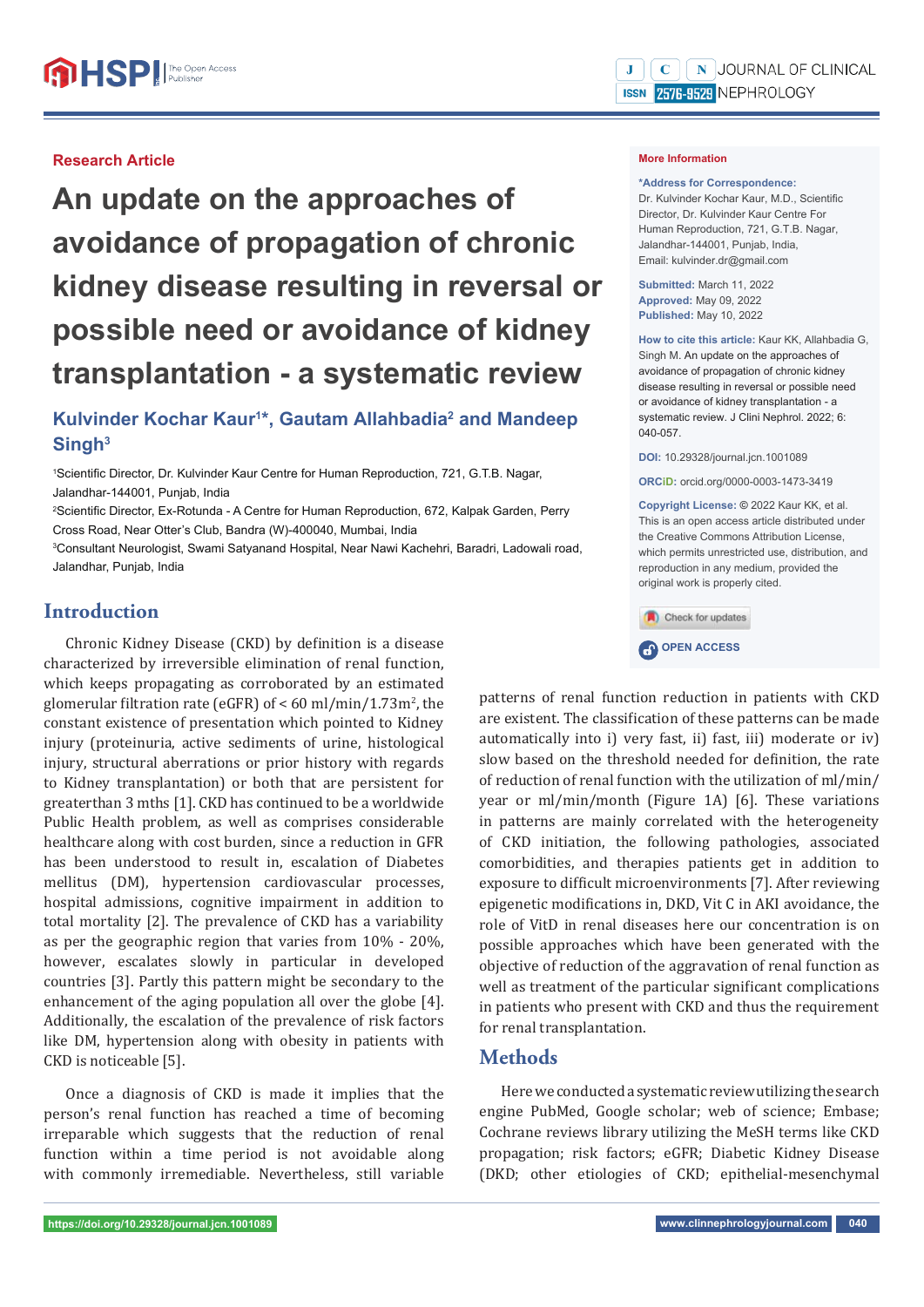



transition (EMT); FSGS; proteinuria; Avoidance of Acute Kidney Injury (AKI); etiology for AKI; glomerulosclerosis; glomerulopathy; hypertension with CKD; Heart failure (HF) with CKD; Nephrolithiasis & urolithiasis; renal anemia; metabolic acidosis; Hyperkalaemia from 2000 till date in 2022. See Figure 1 for selection criteria.

## **Results**

We found a total of 183,000 articles on CKI of which 250 were correlated with CKD propagation out of which we selected 139 articles for this review. No meta-analysis was done.

### **CKD propagation risks**

A remarkable difference in CKD was observed in the determined GFR track that implied the existence of considerable heterogenous risk factors that might aid in the propagation of CKD besides these risk factors might be the probabilistic treatment targets for conferring renoprotection. We already possess the knowledge that the significant risk factors that usually account for CKD propagation are socioeconomic parameters inclusive of lifestyles factors like diet, sleep deprivation, smoking, and absence of exercise which result in CKD propagation. Systemic in addition to metabolic situations inclusive of DM, hypertension, and cardiovascular disease (CVD) might further result in precipitation along with exacerbating eGFR deterioration (Figure 2) [8]. Furthermore recently atrial

fibrillation (AF) has been demonstrated to aid in accelerated eGFR deterioration as well as the CHA2D S2-VAScscore, a stroke risk classification model for the patients with AF can result in anticipation of renal propagation [9].

Moreover the intrinsic factors further possessed a significant role in correlation with Kidney in impacting the deterioration of renal function like GFR, proteinuria, glomerulopathy, interstititial damage along with renal outlet blockade (alias obstructive nephropathy). Every glomerulopathy uniquely impacts the rate of reduction of renal function like the focal segmental glomerulosclerosis (FSGS) possess greater chance of accelerated eGFR reduction, whereas the rate is lesser for IgA nephropathy (IgAN), membraneous nephropathy (MN) as well as Diabetic Kidney Disease (DKD) [10]. Gene polymorphisms in those implicated in pathways like the ones correlated with inflammatory responses; (like Tumor necrosis factor alpha (TNF $\alpha$ ), interleukin-4 (IL4), fibrosis; like trans forming growth factor beta (TGF-β), phase II metabolism; (like GSTP1 as well as GSTO1) along with, Renin-Angiotensin –aldosterone System (RAAS) (like AGT as well as RENBP) have been pointed to influence the propagation rates of CKD [11].

## **Epithelial –Mesenchymal Transition (EMT)**

Renal fibrosis inclusive of nephrosclerosis as well as tubulointerstitial fibrosis comprises the ultimate pathway that is shared for renal damages irrespective of the causation.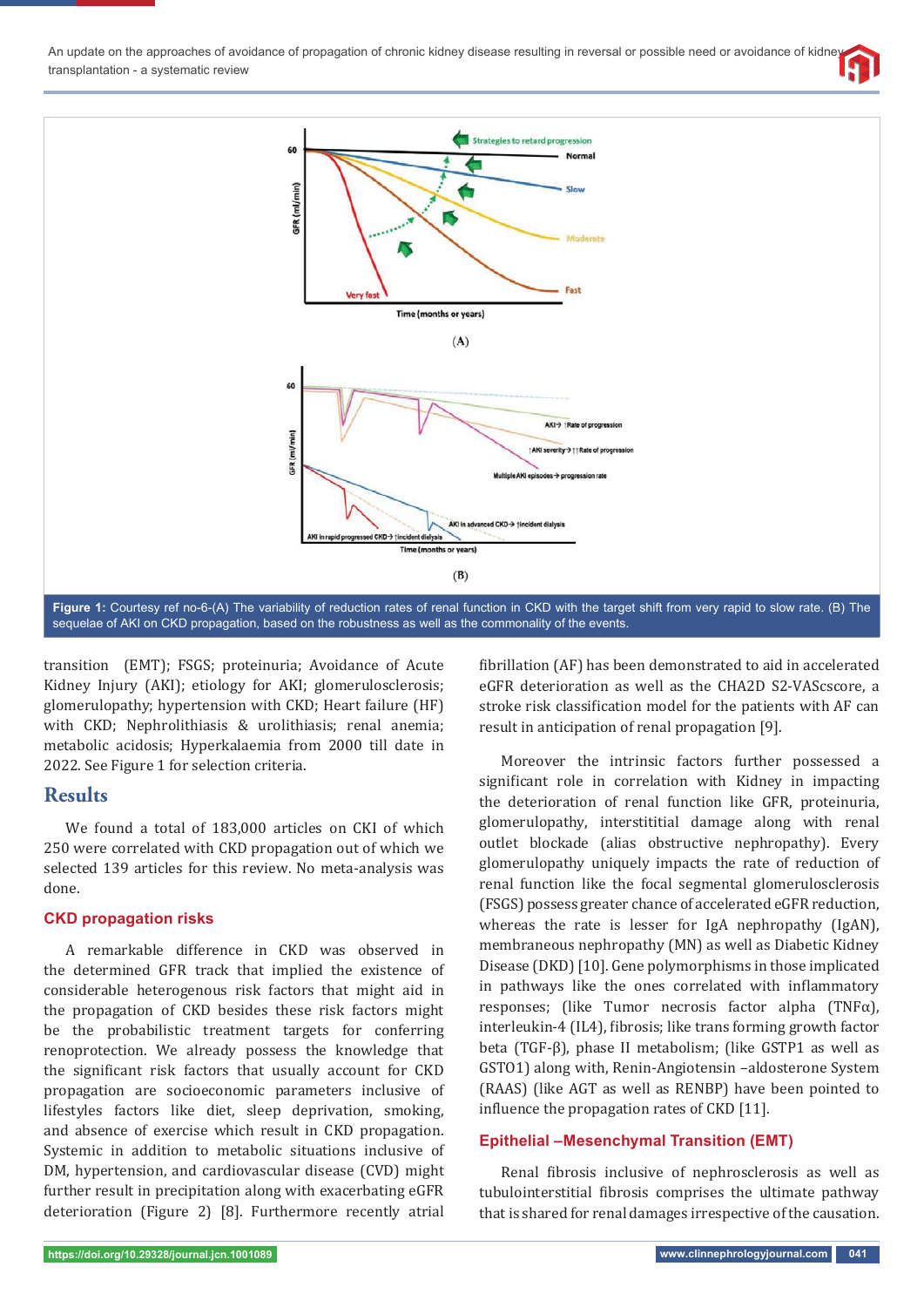



EMT represents the main mode that results in facilitation of renal fibrosis along with myofibroblasts are the major cell kinds which cause generation of extracellular matrix (ECM) [12]. The initiation of myofibroblasts within the Kidney is not clear however, different candidates have been pointed that is inclusive of Bone marrow obtained fibroblasts, or during transit from pericytes to endothelial cells [13]. More recently work has documented that EMT is not that common since fibroblasts obtained from EMT are only occasionally observed in the renal interstitium. An innovative belief of partial EMT, that pointed that tubular epithelial cell acquire mesenchymal properties, however keep their attachment with the basement membrane (BM), might reason out the pathogenic part of renal tubular epithelial cells in case of renal fibrosis [14].

Subsequent to acute Kidney injury (AKI) insults the c-jun NH2termial kinase (JNK) signal activation in tubular epithelial cells for escalation of the expression of classical mesenchymal markers (like e-cadherin, α-smooth muscle actin) in addition to up regulation of profibrotic factors (basically TGF-β1) along with Connective tissue growth factor (CTGF) [15]. The continuous activation of the TGF-β1 pathway that results in an escalation of SNAI1 or TWIST1 leads to further facilitation of G2/M arrest. Arrest of the cell cycle in the G2/M phase in case of damaged tubular epithelial cells, via activation of JNK results in exaggeration of the profibrotic factors like TGF-β1 as well as Connective tissue growth factor (CTGF) that ultimately ends in a vicious cycle that causes propagation of fibrosis [16]. Fatty acids oxidation (FAO) serves as the major energy provider to the proximalconvoluted tubule (PCT). The activation of SMAD 3 by TGF-β1 would cause repression of expression, of PPARGC1 $\alpha$  that results in impairment of FAO with resultant

lipid accrual in the PCT that is a property of EMT [17]. This lipid accrual in the PCT would cause escalation of inflammation, innate immunity along with apoptosis to deteriorate the renal fibrosis further. Tubular cells that possess partial EMT further possess the capacity of activation of fibroblasts along with cause recruitment of inflammatory cells through the secretome constituted of growth factors, cytokines as well as chemokines which is followed by worsening of fibrosis [18]. Strategies that target the cell cycle or result in hampering of SNAI1 or TWIST1 expression to block the EMT might work as a good target for the reverting of the renal fibrosis  $[13,16]$ . Bone morphogenetic protein 7 (BMP 7) possesses the capacity of reverting EMT by counter action of the TGF-β1/ SMAD2/3 pathway along with acts as one more probability of targeting for treatment or enhancement of renal damage [19]. Nevertheless, the outcomes of the clinical studies of BMP 7 analogs implicating patients with CKD are heterogenous that pointed to a complicated crosstalk amongst BMP 7 along with other EMTassociated pathways in addition to the need of estimation of the ideal serum BMP 7 amounts [20].

Epigenetic modifications that are inclusive of DNA methylation along with histone post-translational modifications further have a robust role in controlling partial EMT. The hampering of DNA methylation was documented to mitigate renal fibrosis. Like low dose hydralazine that resulted in demethylation of the NASAL1 promoter along with 5azacytidine caused the hampering of DNA methyltransferase (DNMT) [21]. Moreover substances that targeted histone modifications conferred further renal advantages in CKD or AKI-CKD transformation via the hampering of histone methyltransferase (like enhancer ofzene homolog2 (EZH2) or the hampering of histone deacetylases (like valproic acid)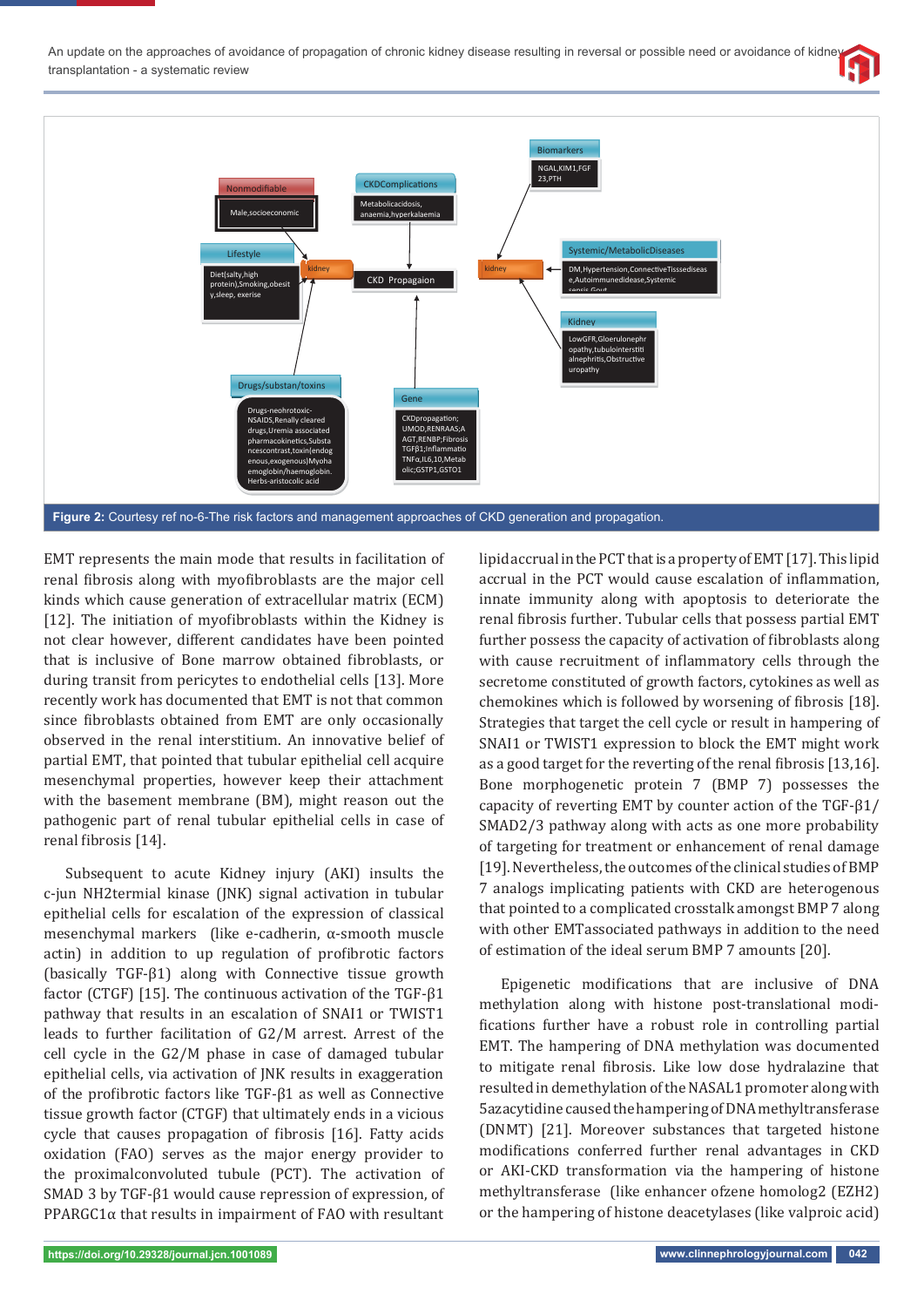or indirectly interfere with the histone modification readers (bromodomain as well as extra terminal (BET) protein Inhibitors [22-24]. Thus epigenetics might be an innovative treatment target for renal diseases.

### **Avoidance of Acute Kidney Injury (AKI) in CKD Patients**

Acute Kidney injury (AKI) is correlated with considerable morbidity along with mortality that is inclusive of an escalation of side effects associated with renal results. The accrued proof pointed that AKI is never restricted by itself, since it works in the form of a gateway following AKI events along with probability of incident CKD irrespective of if patients demonstrated improvement from the AKI incident or not [25]. Furthermore, a lone episode of event that was superimposed on patients that possessed preexistent CKD could result in greater renal aggravation towards end stage renal Disease (ESRD) fast–at a nonlinear speed (Figure 1B). The risk factor correlated with the AKI associated enhancement of renal propagation had been an observation earlier in addition to were inclusive of elderly patients, postponement in renal rehabilitation from AKI, robust AKI experience, the existence of proteinuria along with comorbidities like DM, hypertension, heart failure (HF) [26]. Longterm renal complication can become quiet critical if patients possess acute tubular necrosis (ATN) or ischemic AKI in contrast to those have other types of AKI, pointed that the causative factor of AKI might further have a remarkable significance as a risk factor [27].

Biomarkers like Kidney injury molecule (KIM) 1 along with neutrophils gelatinase associated lipocalin (NGAL) further possess the capacity of estimaton of AKI prior to the standard pointers [28]. Furthermore, a combination of biomarkers like insulin like growth factor binding protein7 ( IGFBP7), as well as Tissue inhibitors of Matrix Metalloproteinases2 (TIMP2) were illustrated to cause anticipation of the generation of AKI at 12h subsequent to blood tests along with dictate the selection of the relevant treatment for avoidance of AKI [29].

The mode implicated in transit from AKI to CKD is still going through assessment with a response that is maladaptive along with partial EMT in particular at the –PCT possesses a significant part. Cell cycle arrest in the G2/M phase in which impairment of regeneration of the damaged PCT secondary to mitochondrial impairment as well as abnormalitiesof activation of the generational pathways (like Wnt, Hedgehog along with Notch pathways)further aid in the AKI to CKD transit. Phenotypic alterations of the fibroblasts to myofibroblasts or the production of tertiary lymphoid tissues, in addition to dysregulated switches of the T cells having undergone recruitment along with M1 macrophages to regulatory T cells along with M2 macrophages respectively would prolong inflammation along with fibrosis that results in reduction of density of the capillaries, hypoxia in addition to tubular cell injury that comprises of a vicious cycle [30]. Moreover the continued expression of TGF-β1 or KIM1

molecule has further been implicated [31]. Noticeably variable pathogenic events have role in aiding AKI to CKD transit are further physiological healing events amongst the kidneys. Further insults in the form of salt or high protein consumption along with nephrotoxic substances at the time of or subsequent to AKI events in addition to the underlying pathological event (like Diabetic nephropathy) might alter the normal physiological renal reaction to impairment in regeneration.

### **B isolation of etiological factors for AKI**

The foundational management of AKI in patients with CKD implicates avoidance of the relapse of AKI in addition to the recognition of the etiologies aiding in this AKI. Moreover treatment of these etiological parameters implicated besides the maximization of volume along with haemodynamic removal of the nephrotoxic substances, the manipulation of the dosages of the medicine as per the renal function with utilization of a conservative strategy (< 180 mg/dl) in contrast to augmentation of glycaemic regulation in addition to sustenance of greater arterial pressure in patients undergoing therapy for hypertension can prove to be the key approaches towards management of AKI [32]. Drug treatments are required to get rechecked for avoidance of any drug-drug crosstalk. Like addition of piperacillin/ tazobactum has to be prevented in view of it causing the escalation of nephrotoxicity of vancomycin. Different substances along with approaches have been evaluated for the treatment inclusive of recombinant alkaline phosphatase along with L carnitine for the occurrence of sepsis associated AKI, besides p53 targeted small interfering RNA (siRNA) along with distant ischemic prior conditioning with regards to surgery correlated AKI [33].

## **An approach of treatment dependent on etiology for CKD**

The variation in causes of CKD by themselves further influence the renal propagation of CKD. Here the etiology dependent treatment is just briefly summarized with the topic not having been well tackled for both the usual along with lesser known causes of CKD in the context of CKD.

**Glomerulopathy:** Glomerulopathy represents a heterogenous group of diseases that is responsible for a considerable amounts of CKD. It takes place usually in younger patients population with the manifestation being not particular. Despite innovative approaches being under assessment renal biopsy continues to be the gold standard for attaining a confirmed diagnosis. A slow decline in renal function takes place in a percentage of patients. The risk factors for a greater rapid GFR fall are inclusive of obesity, smoking, hypertension, remarkable proteinuria (mostly > 1 g daily). CKD, once the diagnosis has been established in the context of glomerulopathy along with pathological chronic renal abrasions (glomerulosclerosis, tubular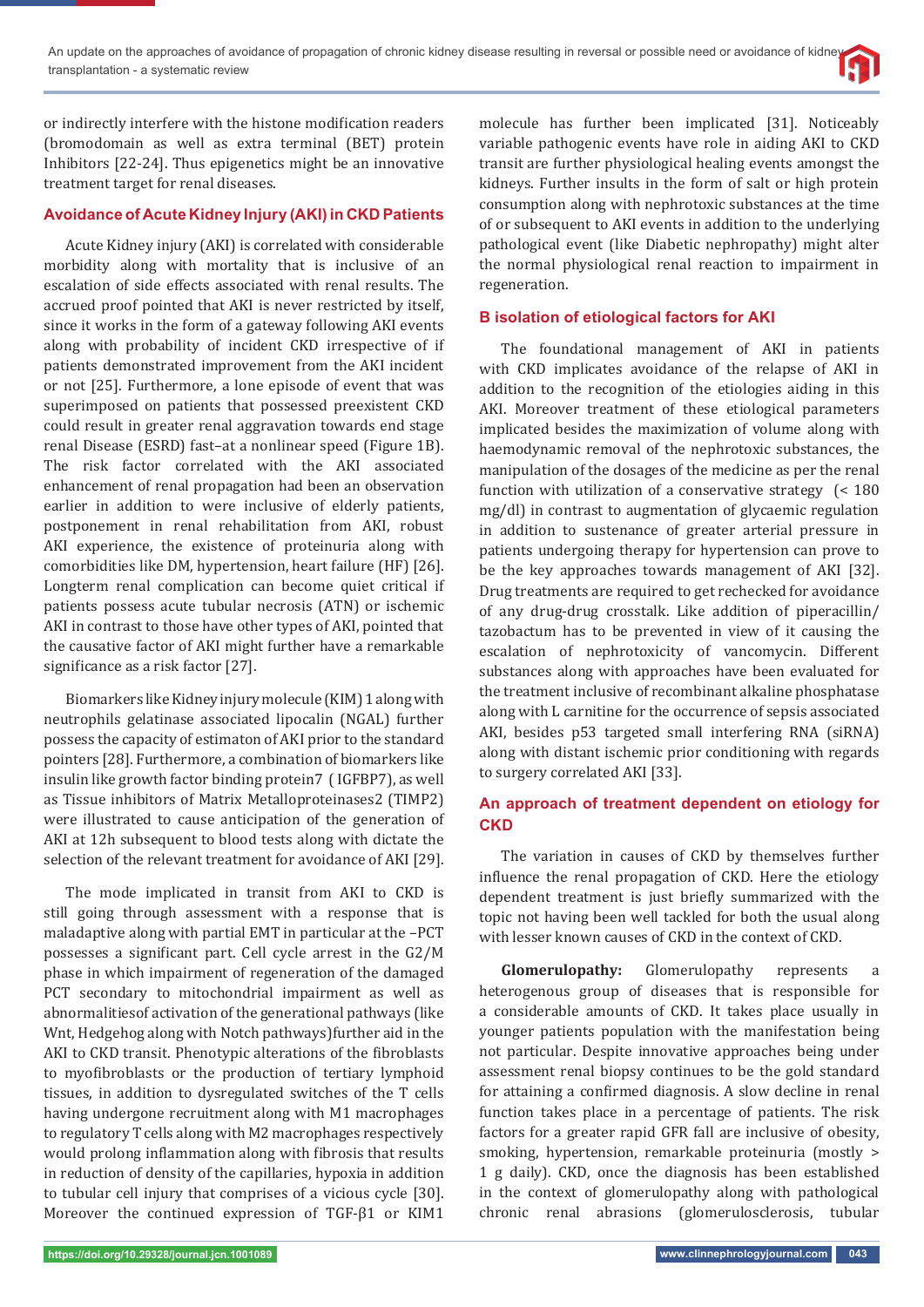atrophy as well as interstitial fibrosis [34]. Genetic factors aid in a fast GFR reduction like APOL1 in the ones with FSGS [35]. Fabry Disease gets commonly not appreciated an X-linked heritable disease whose etiology is a pathogenic mutation that implicates GLA encoding lysosomal enzyme α-galactosidase A [36]. This deficient enzyme function causes accrual of intracellular globotriosylceramide that interferes with cellular metabolism. Besides neurological along with Cardiovascular (CVS) correlation the kidneys might get influenced by proteinuria along with renal failure .Replacement of enzyme treatment remains the most important therapy for avoidance of renal propogation.

**DM correlated CKD:** Diabetes mellitus (DM) comprises the commonest causation of CKD along with ESRD all over the world [37]. DKD mostly takes place in patients having had bad glycaemic regulation, however in 30% - 40% it does occur once aggressive glycaemic regulation is there that pointed to be complicated in addition to numerous factors implicated in pathogenesis of DKD [38]. Clinically DKD manifestation is inclusive of dysregulated renal function correlated with proteinuria. The different risk factors observed are inclusive of early initiation of DM, hypertension, obesity, ethnicity, robustness of proteinuria along with smoking [39]. Besides enough glycaemic regulation, blocking of renin-angiotensin –aldosterone system (RAAS) has a significant role in the context of management of DKD. Pentoxiphylline possesses the capacity of postponement of the starting of dialysis along with have considerable anti proteinuric action in patients of DM already in receipt of RAAS blockade [40]. Despite maximum statins illustrate minimal renoprotection actions [41], fenofibrate that constitutes a peroxisome proliferator activated receptor alpha(PPARα) agonist has been demonstrated to possess anti proteinuric actions in DKD [42]. Thiazolidenediones, a PPARγ agonist might be of benefit with regards to DKD along with salt as well as fluid getting retained in the form of an adverse action [43] which needs to be taken into account. Sodium–glucose cotransporter 2 (SGLT2) inhibitors comprise the latest antihyperglycemic drugs that possess the capacity of reduction of blood glucose with effectiveness by avoidance of glucose reabsorption in the PCT. Apart from CVS advantages SGLT2 inhibitors further delay the renal aggravation along with reduction in the robustness of proteinuria in DM patients [44,45] (Figure 3). It has been posited that SGLT2 inhibitors confer protection to the Kidney via escalation of glycaemic regulation resulting in enhancement of cardiovascular function in addition to reduction of body weight apart from restoration of intra renal along with, extra renal haemodynamics that is inclusive of reduction in blood pressure (BP), facilitation of natriuresis along with, resetting the alterations in tubuloglomerular feedback [46]. Furthermore structurally SGLT2 inhibitors are equipped with the quality of reversing hypertrophy of PCT whose induction takes place secondary to insulin resistance (IR) as well as escalation of sodium along with

glucose reabsorption along with reduction In Na+ - glucose reabsorption via SGLT2 [68]. With the reversing of PCT hypertrophy in addition to reduction In Na<sup>+</sup>- glucose reabsorption protection of kidney results from reduction in energy needs that is followed by reduction in inflammation, oxidative stress (OS), fibrosis, growth factor expression. Moreover, 5' AMP-activated protein kinase (AMPK)/SIRT1 signaling that has been repressed secondary to hyperglycemia might get re stimulated by SGLT2 inhibitors for facilitation of anti-inϐlammatory hypoxia inducible factor (HIF)-2α along with repression of the expression of proinflammatory HIF -1α [48]. Hyperglycemia causes enhancement of reactive oxygen species (ROS), diacylglyceration as well as advanced glycation end-products (AGE), all of which aid in the dysregulation of autophagic removal of SNAII along with activation of p21 as well as p27. Accrued SNAII along with p21 as well as p27 activation cause G2/M phase cell cycle arrest, a trade mark of EMT along with maladaptive renal tubular regeneration. Utilization of SGLT2 inhibitors might cause correction of autophagic clearing along with hampering pathways secondary to the hyperglycemia products that results in amelioration of the cell cycle arrest- associated Kidney injury. Noticeably the observation has been that this renoprotection might get further utilized for nondiabetic patients with Kidney Disease [49].

O-GlcNAcylation represents a post-translational modifications of proteins as well as possesses the capacity of control of physiological along with pathological events. The part played by O-GlcNAcylation in DM is in the context of insulin resistance (IR) apart from possessing the capacity of the modulation of glucose toxicity followed by DM complications inclusive of DKD. More recently work has illustrated that O-GlcNAcylation of the cellular proteins like ICIn results in dysregulation of the cellular volume control in variable cell kinds a usual occurrence in case of DM [50]. PCT that is hypertrophic is a classical characteristic of DKD since escalation of filtered glucose causes facilitation of sodium along with glucose reabsorption in PCT. O-GlcNAcylation might result in cell demise of PCT thus aiding in the generation of propagation of DKD via dysregulation of cellular volume control that might be reverted by the reduction of ICIn [51]. Furthermore, the observation was that O-GlcNAcylation in PCT had an association with FAO [52].These observations pointed that manipulating O-GlcNAcylation might work in the form of probable therapeutic target for DKD therapy [53].

**Hypertension associated CKD:** Reduction of blood pressure (BP) is the most significant approach for management of patients with hypertension associated with CKD [54]. The prior belief pointed that a systolic blood pressure (SBP) objective of < 140 mmHg in patients with CKD along with < 130 mmHg in patients with CKD as well as proteinuria [55] would be acceptable. In case of patients with CKD with proteinuria exaggerated BP regulation has a correlaton with lesser serum creatinine doubling or ESRD.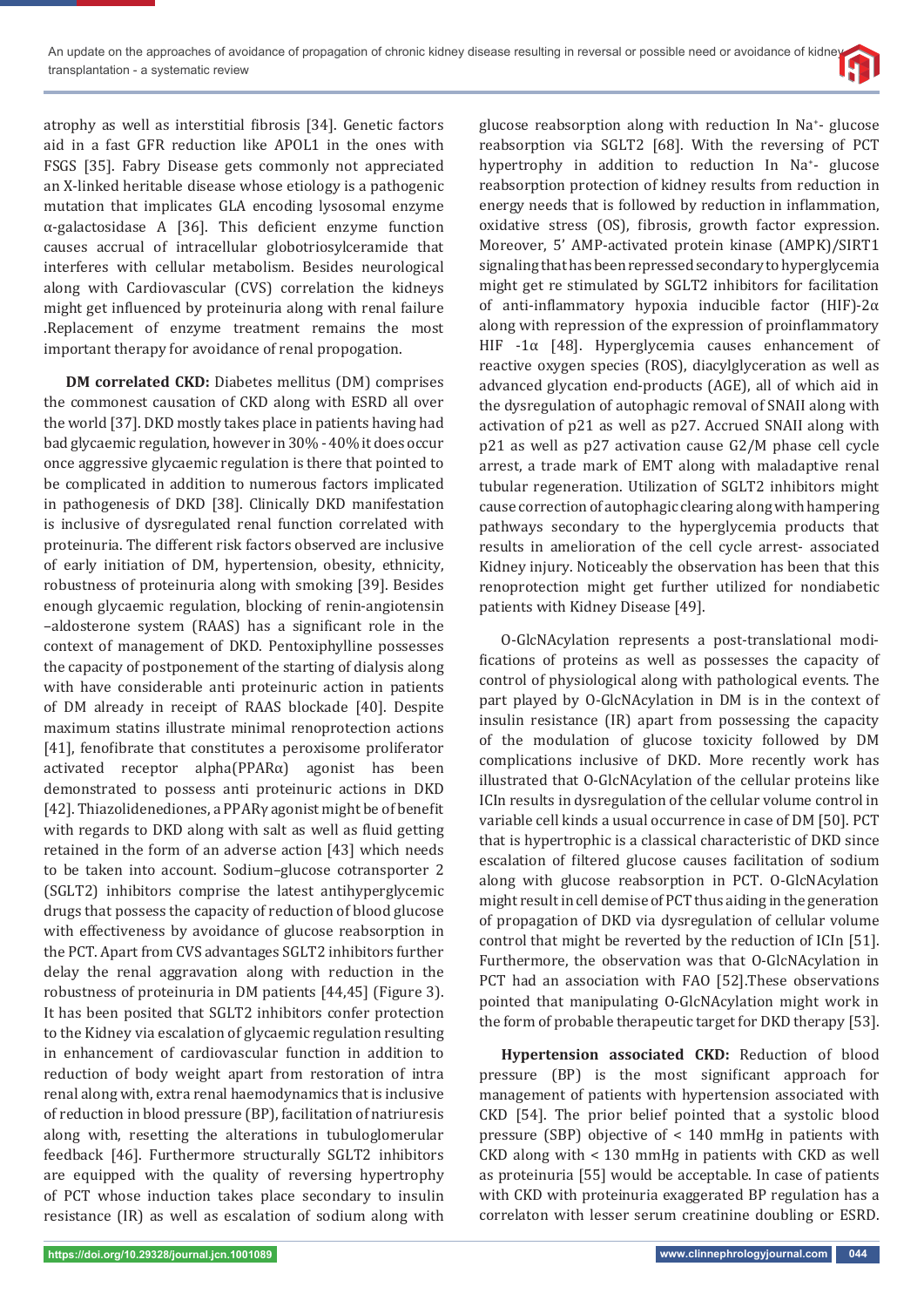

**Figure 3:** The pathogenesis of diabetic nephropathy along with how sodium-glucose cotransporter inhibitor (SGLT2Is) confer protection to Kidneys by. i) blocking reabsorption of glucose in PCTii) delay renal worsening in addition to reduction of robustness of proteinuria in patients with DM.Posit is that - SGLT2Is confer protection. by escalation of regulation of glycemia, enhancement of cardiovascular function as well as restoration of intracellular in addition to extracellular haemodynamics, inclusive of reduction of blood pressure (BP) of cardio. With facilitation of natriuresis, along with re activation. Furthermore, reduction of PC Thypertrophy of tubulo glomerular feedback along with decline in whose induction takes place secondary to insulin resistance (IR) as well as escalation of sodium along with glucose reabsorption along with reduction In Na<sup>+</sup>- glucose reabsorption via SGLT2 [68]. With the reversing of PCT hypertrophy in addition to reduction In Na<sup>+</sup>- glucose reabsorption protection of kidney results from reduction in energy needs that is followed by reduction in inflammation, oxidative stress (OS), fibrosis, growth factor expression. Moreover, 5' AMP-activated protein kinase (AMPK)/ SIRT1 signaling that has been repressed secondary to hyperglycemia might get re stimulated by SGLT2 inhibitors for facilitation of anti-inflammatory hypoxia inducible factor (HIF)-2α along with repression of the expression of proinflammatory HIF-1α [69-71]. Hyperglycemia causes enhancement of reactive oxygen species (ROS), diacylglyceration as well as advanced glycation end-products (AGE), all of which aid in the dysregulation of autophagic removal of SNAII along with activation of p21 as well as p27. See text for further details as displayed in Figure 3.

Noticeably, Kidney Disease Improving Global Outcomes (KDIGO) updated that the treatment target of SBP regulation of upto < 120 mm in patients with CKD with hypertension might be more appropriate [56].

Apart from lifestyle modifications, inclusive of salt reduction or control, stoppage of smoking, reduction of weight, enough exercise, pharmacological treatment can prove to be of advantage with the utilization of blockade of RAAS along with carvediol [57]. Antagonists of mineralocorticoids receptor (MRAs) like spironolactone possess the capacity of reduction of proteinuria as well as BP however are restrictive for CKD treatment in view of correlaton with reduction in GFR as well as hyperkalaemia [58,59]. Innovative nonsteroidal MRAs like esaxerenone along with finerenone got produced, possessing the greater capacity of antifibrotic along with antiinflammatory actions (Figure 4) [60]. In contrast to steroidal MRAs esaxerenone along with finerenone illustrated akin proteinuria reducing actions in patients with CKD along with lesser incidence of hyperkalaemia [61]. Furthermore, combination of Single blockade of RAAS with nonsteroidal MRAs demonstrated an akin AKI taking place with finerenone, however it gradually showed reduction in GFR in case of trials with esaxerenone

[62]. Nevertheless if combining of nonsteroidal MRAs with other RAAS blocking would actually cause more protection for Kidneys requires more evaluation.

**Heart failure (HF) associated CKD:** In patients with CKD, canonical factors do not fully reason out the high prevalence of vascular calcification (VC). This pointed that a CKD- particular pathobiology is implicated in the generation of VC along with escalation of proof points that VC in CKD patients has a unique characteristic of clinical manifestation along with that clinical implications are altered in contrast to those in the general population. More recently Kim, et al. [63], reviewed the mode, diagnostic imaging, as well as clinical characteristic along with what it pointed to as well as strategies of managing VC in patients with CKD [63] (Figures 5-7). Vascular adhesion protein-1 (VAP-1) represents an oxidative enzyme of primary amines that promotes the transmigration of inflammatory cells. Its oxidative and inflammatory actions are prominently escalatied in pathological situations, like metabolic, atherosclerotic, as well as cardiac diseases. Nevertheless, the clinical circulating VAP-1 concentration in hemodialysis (HD) patients is not clear. Thus Kim, et al. [63], in a study of 434 HD patients reported that plasma VAP-1 levels were positively associated with left ventricular diastolic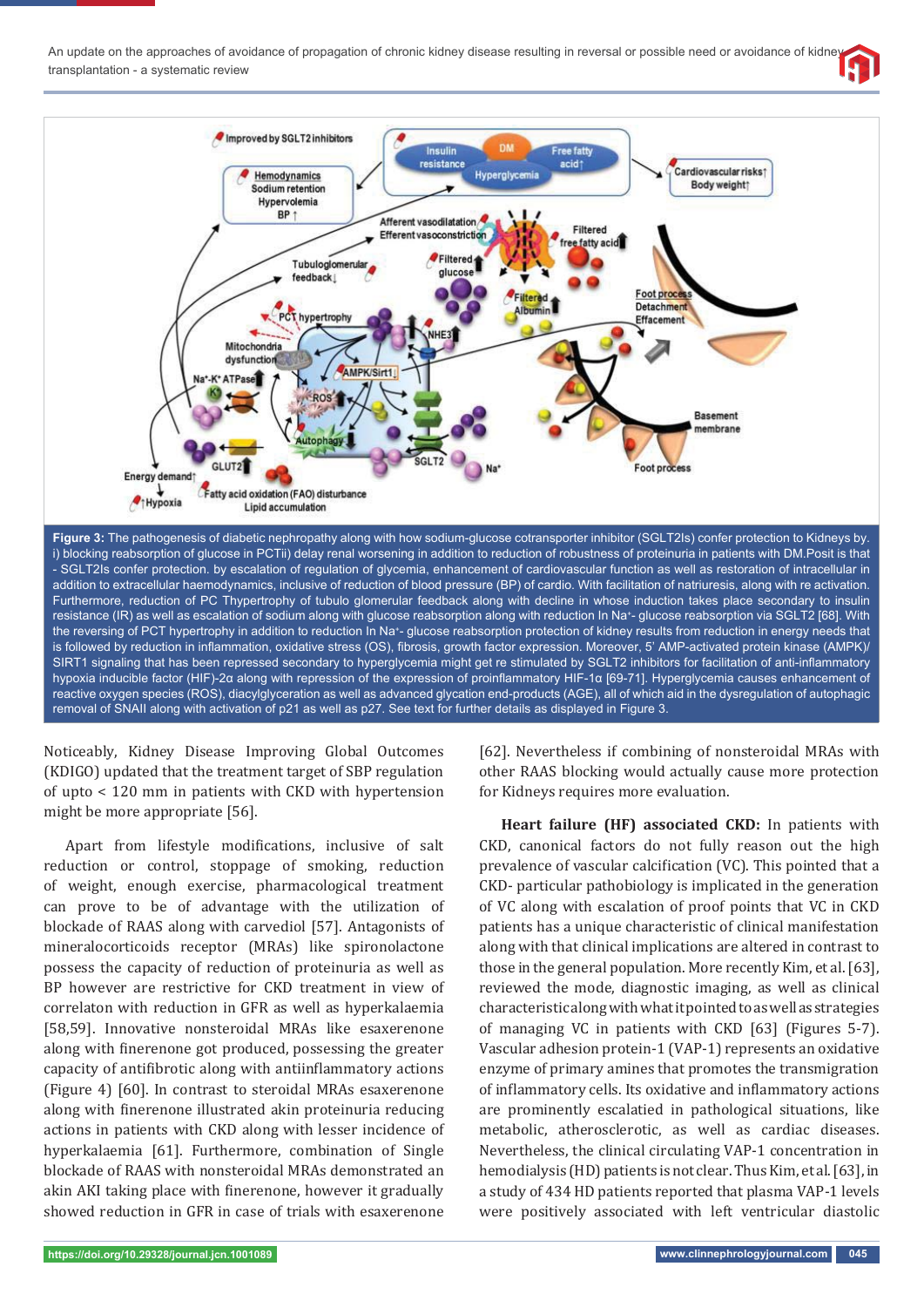



Figure 4: Courtesy ref no-6-The structure of various mineralocorticoids (MRAs). Antagonists of mineralocorticoids receptor like spironolactone possess the capacity of reduction of proteinuria as well as BP however are restrictive for CKD treatment in view of correlaton with reduction in GFR as well as hyperkalaemia [83-85]. Innovative nonsteroidal MRAs like esaxerenone along with finerenone got produced, possessing the greater capacity of antifibrotic along with antiinflammatory actions(In contrast to steroidal MRAs esaxerenone alongwith finerenone illustrated akin proteinuria reducing actions in patients with CKD along with lesser incidence of hyperkalaemia [88-90]. Furthermore, combination of Single blockade of RAAS with nonsteroidal MRAs demonstrated an akin AKI taking place with finerenone, however it gradually showed reduction in GFR in case of trials with esaxerenone MRAs generations such as spironolactone, eplerenone, and novel nonsteroidal MRAs (esaxerenone and finerenone). Novel nonsteroidal MRAs exert better anti-fibrotic and anti-inflammatory effects with renal tubular sparing effects on hyperkalemia. For details see Figure 4 along with text for details.



**Figure 5:** Courtesy ref no-63-Immunohistochemistry of von Kossa, fetuin-A, along with CRP in the iliac artery of kidney transplant recipients. Scale bar 100 μm. Original magnification × 100.39). CRP: C-reactive Protein.



Figure 6: Courtesy ref no-63(A) In patients without renal calcification is placed in the intimal layer; (B) CKD patients derive the medial calcification in the absence of the atherosclerotic factor, in view of mineral bone disorder exaggerates the calcific event; (C) In clinical scenario, intimal along with medial calcification usuall existent together in CKD patients, since they already possessed various traditional risk factors. Noticeably, the intimal or medial calcific burden is higher in CKD patients in contrast to non-CKD patients.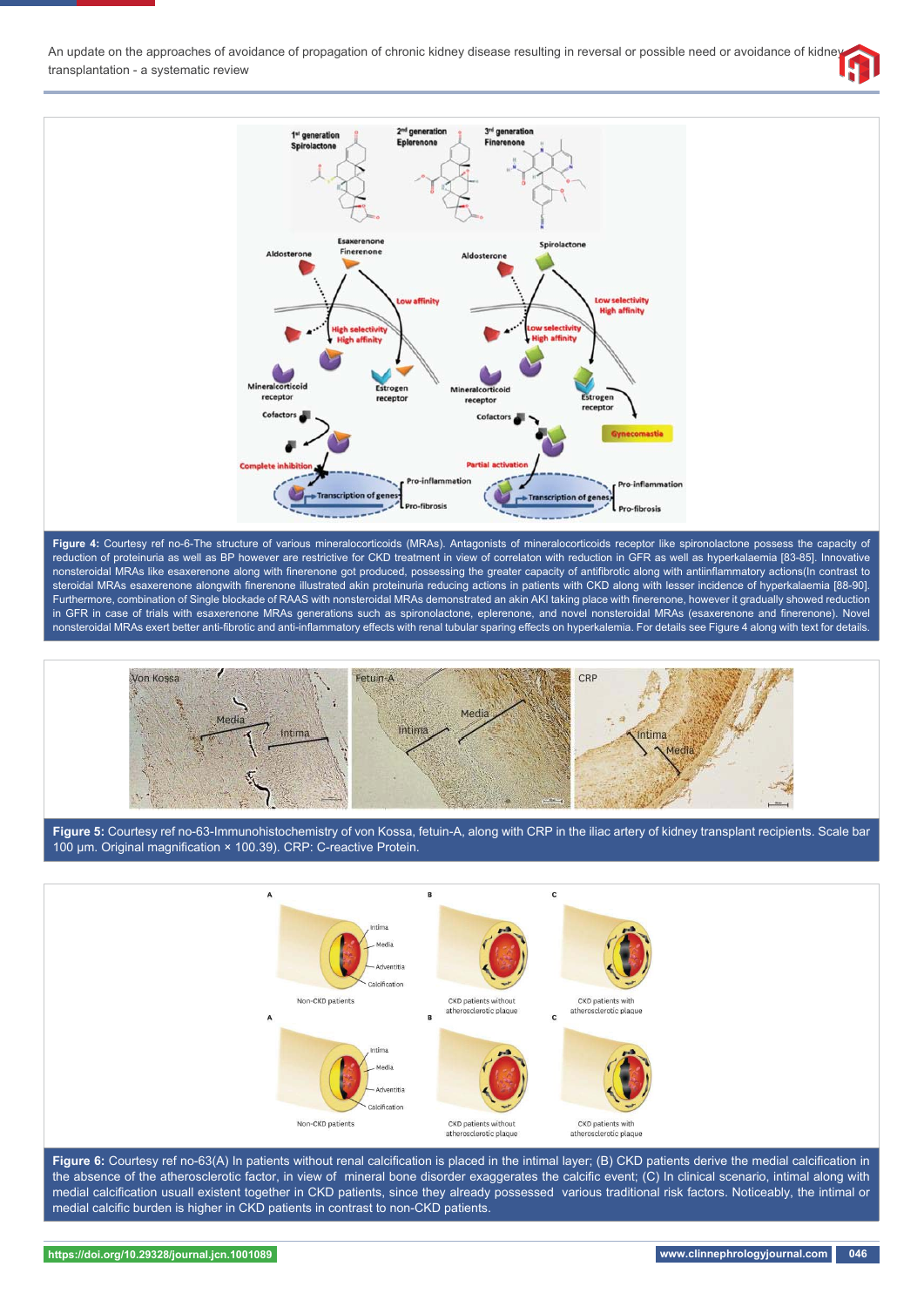



Kidney Disease; LVH: Left Ventricular Hypertrophy.

dysfunction as well as the risk of incident cardiovascular and cardiac processes in HD patients. Their outcomes pointed that VAP-1 might help clinicians for the identification of HD patients at a high risk of cardiovascular processes [64]. Trying to evaluate the role of neprilysin as a biomarker in cardiovascular processes in case of haemodialysis (HD) patients, Hwang, et al. [64], observed that greater circulating neprilysin amounts independently anticipated the composite of cardiovascular processes as well as cardiac processes in case of HD patients. The outcomes of this study pointed to the significance of future studies on the actions of neprilysin hampering in reduction of cardiovascular processes [65]. Neprilysin inhibition (NEPi) as a new therapeutic aapproach with possibility of escalation of results for patients with CKD. NEPi causes the escalation of action of natriuretic peptide systems that resulted in natriuresis, diuresis as well as hampering of the renin–angiotensin system (RAS), that could work as a potentially advantageous counterregulatory system in states of presence of RAS activation like chronic HF as well as CKD [66]. Furthermore, Judge, et al. [67], demonstrated that NEPi with an angiotensin receptor neprilysin inhibitor (ARNI) [sacubitril/valsartan] might be advantageous in patients with CKD by reduction in the risk of cardiovascular disease (CVD) as well as possessing the potential of retardation of CKD, thus postponement of need for Kidney transplantation [67]. Apart from the canonical medicine for the regulation of heart failure (HF), thus sacubitril that implicates an angiotensin receptor neprilysin inhibitor (ARNI) is advocated at present for reduction of cardiovascular along with hospital admission [68]. Secondary to the common occurrence of dysregulated function in patients with HF the probability of renal benefits of sacubitril/valsartan are undergoing assessment. More recently the observation was that sacubitril/valsartan aided in the reserve renal function along with reduction in the robustness of proteinuria in patients with HF whose presentation was with a reduced ejection fraction (HF rEF) [69]. Jha, et al. [70], in Indian scenario recently successfully treated 2 cases of robust HF with DKD with the utilization of sacubitril/valsartan [70].

**Nephrolithiasis as well as urolithiasis:** Nephrolithiasis causes considerable escalation of chances of the incidental presentation of CKD that is responsible for around 2% - 3% of patients with ESRD [71]. Those having production of stone possessed a lesser determined GFR in contrast to the ones without renal calculi [72]. The reason for this is the sharing of numerous risk factors for CKD that is inclusive of the utilization ofnephrotioxic analgesics for the regulation of pain at the time ofuropathy secondary to obstruction, a reduction in consumption of water that results in volume depletion, an escalation of protein consumption, recurrence of sepsis, urinary tract structural aberrations along with contrast media exposure in view of aim of imaging [73]. Noticeably both surgery in addition to shock wave lithotomy result in parenchymal damage, inflammation as well as fibrosis Moreover variability of calculi kinds are associated with variable risks. Like cystine stones possess the maximum risks of propagation of CKD, with uric acid along with struvite calculi [74]. Possessing the knowledge of greater recurrence rate need arises for appropriate management of nephrolithiasis as well as urolithiasis In CKD.

The pathways that result in generation of CKD might be stone particular. Beushite stones commonly produce plugs of the ducts of Bellini that result in duct obstruction, uric acid crystals getting deposited might cause inflammation as well as fibrosis. Chronic pyelonephritis, raised pH of urine secondary to the effect of urease along with staghorn stones in the struvite calculi generators might result in papillary necrosis along with damage to renal parenchyma [75]. Hereditary diseases, not usual might further have manifestation with nephrolithiasis like primary hyperoxaluria, cystinuria, Dent's disease along with, adenine phosphoribosyl transferase (ARRT) deficiency [76]. The avoidance of generation of stones might be the crucial step for enhancement of results (Figure 8). Much more beneficial renal results have been the observation in uric acid stones in case of prescription of xanthine oxidase inhibitors ; in particular prescription of febuxostat along with sustenance of alkaline urine [77]. However recently Park, et al. [78] in 2022 evinced that allopurinol ameliorated chronic kidney disease propagation along with avoidance of hypouricemia in contrast to febuxostat [78]. Since the therapy might confer renoprotection, further studies on its actions on chronic kidney disease are needed.

Agents particular for stones utilization can be done. Lumasiran an RNAi treatment for type 1 primary hyperoxaluria got approval for clinical utilization recently [79].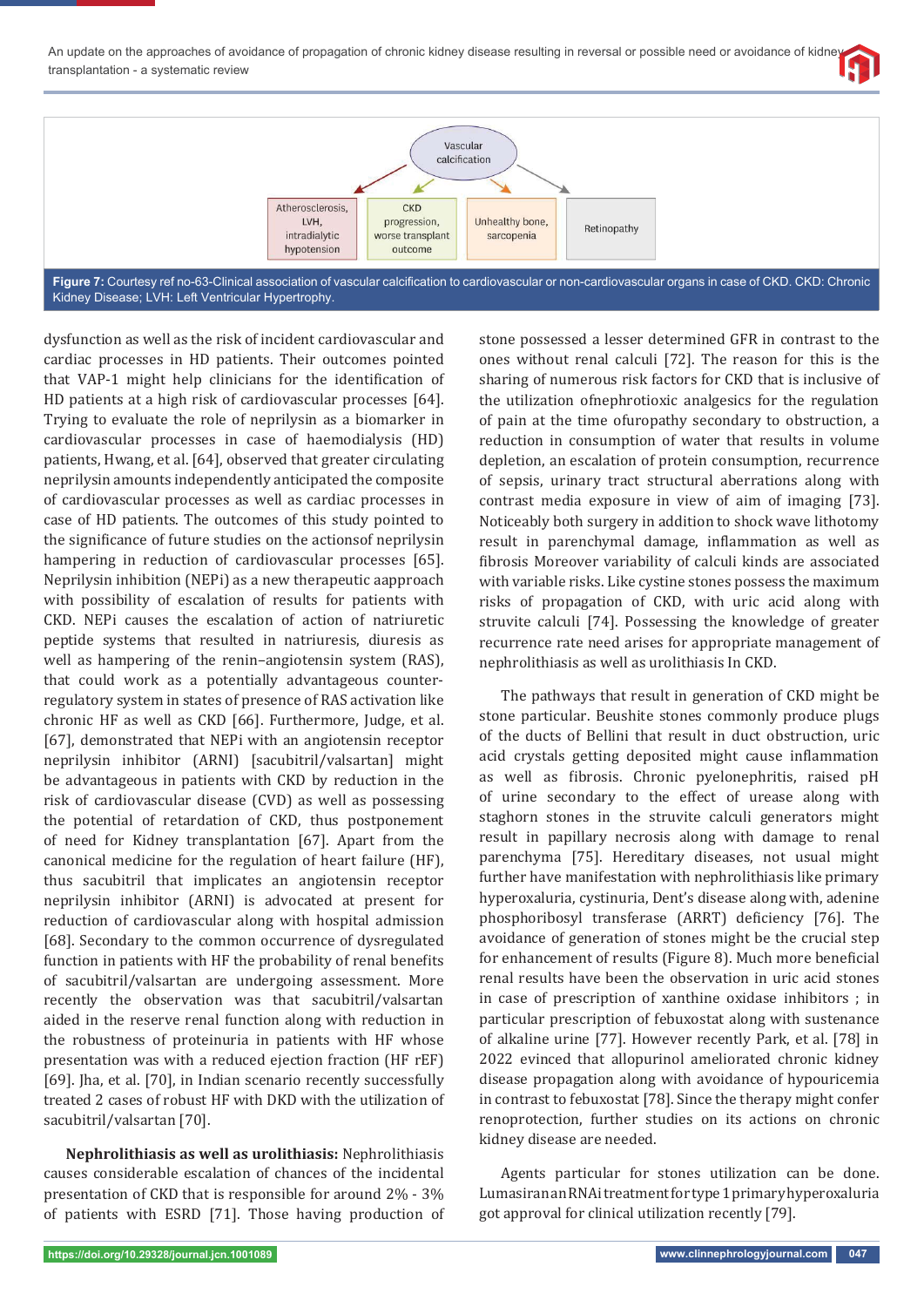



along with contrast media exposure in view of aim of imaging [8,97].

# **Autosomal Dominant Polycystic Kidney Disease (ADPKD)**

Autosomal Dominant Polycystic Kidney Disease (ADPKD) represents the commonest genetic etiological factor for ESKD [80], besides maximum are carriers of mutations of one of PKD1 or PKD2. More recently GANAB encoding glucosidase IIsubunitα was isolated in the form of a one more pathological gene [81]. Clinical presentation of ADPKD are inclusive of renal (pain in flank, blood in urine, urinary tract infection (UTI), polyuria, nocturia, as well as hypertension), or extra renal (cerebral aneurysm, liver cysts, besides cysts in other organs, valvular heart disease) manifestation [82]. Numerous signaling pathways have been pointed to result in metabolic impairment at the time of natural history of ADPKD, in particular the cAMP pathway that works as the central actor at the time of cystogenesis [83]. Transplantation is thought to be the approach possessing the maximum effectiveness in view of angiotensin converting enzyme inhibitors (ACEi), or angiotensin receptor blocker (ARB) gives provision of restricted action on GFR reduction [84]. Nevertheless, promising outcomes pointed that the utilization of V2 receptor antagonist treatment tolvaptan in patients under the age of 55 yrs possessing an eGFR > 25, l/min/1.73m<sup>2</sup> might postpone the deterioration of Kidney function as well as reduction in the volume in a dose based way with enough safety along with tolerance [85].

# **Autosomal Dominant Tubulointerstitial Kidney Disease (ADTKD)**

The properties of Autosomal Dominant Tubulointerstitial Kidney Disease (ADTKD) is tubular injury along with

interstitial fibrosis with glomeruli that are not damaged in addition to positive family history [86]. It results in CKD propagation ultimately towards ESRD however is mostly not appreciated despite it being responsible for around 5% of monogenic conditions causing ESRD [87]. The conduction of genetic investigations results in enhancement of sensitivity of the diagnosis. The mutations implicated are having an impact usually in 5 genes, inclusive of UMOD, MUC1, REN, HNFIB SEC61A1. Despite, no particular treatment is existent at present a low salt diet is not advocated along with utilization of diuretics has to get carried out cautiously for avoidance of the exacerbation of salt along with volume depletion along with gout in addition to hyperuricemia [88].

# **Post transplantation or graft kidney patients**

In contrast to dialysis patients in receipt of Kidney transplantation, possess greater advantageous results. Subsequent to induction of treatment with T cell depleting substances, sustenance immunosuppressants that target 3 signals in the context of activation of T cells along with proliferation needs to be persisted with for prevention of rejection [89]. Glucocorticoids are usually employed in the context of induction along with sustenance of immunosuppression via hampering nuclear factor κB (NFκB) along with its downstream expression of cytokines. In case of patients without any direct immune-modulated renal diseases with lesser immunological risk an early stoppage can get taken into account [90]. Antimetabolites are further brought into utilization that is inclusive of azathioprine, mycophenolate/mizoribine in addition to its active metabolites [91].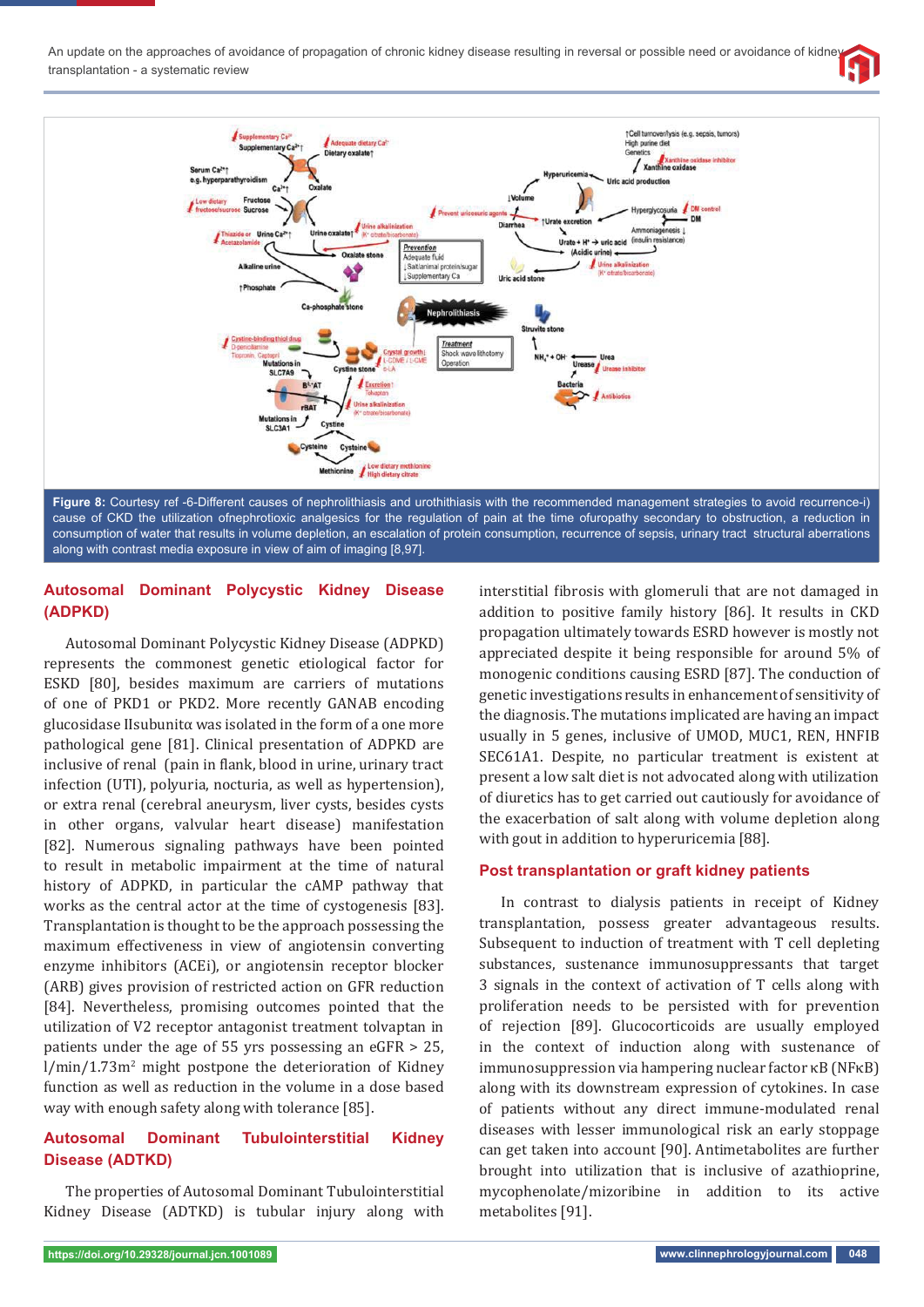By blockade ofsignal 1 through binding to the FK506 binding protein (FKBP), Calcineurin inhibitorsI (CNIs) constitute the main medicines. Despite, CNIs resulting in enhancement of graft results at significant rates that is 12 hr trough or 2 h peak (in the context of just neural) serum amounts are required, to get estimated for avoidance of escalated nephrotoxicity [92]. This complicated drug crosstalk of CNIs with the ones possessing the capacity of induction or hampering cytochrome P450 require greater stress. Mammalian target of rapamycin inhibitors (mTORi) further bind to FKBP, however hamper mTOR from blockade of signal 1 [93]. Estimation of proteinuria is required at the time of mTORi for monitoring the adverse actions of denovo proteinuria [94]. The crosstalk of CD28 on T cells for the blockade of signal 2 might get interrupted by betacept binding to CD 80/CD 86 on antigen presenting cells [95]. Patients possessing greater immunological risk ls like the ones with glomeruonephritis in receipt of retransplantation along with the ones having greater high panel–reactive antibody titres are in requirement of sustenance of triple treatment [96]. Subsequent to transplantation having a lesser estimated glomerular filtration rate (eGFR), a mTORi- dependent regimen is believed to be getting preferred more commonly for utilization in contrast to CNIs- dependent regimen [97]. CNIs or antimetabolites might get replaced by mTORi with akin allograft survival, greater post transplant renal function reserve, however in reduction of taking place of non melanoma skin cancers [98]. Other than denovo proteinuria,

mTORi might aid in hyperlipidemia, repression of Bone marrow along with infection. Apart from pharmacologic treatment, it is key to carry out continued monitoring of the function of Kidney graft. Whereas serum creatinine escalates it is significant to find reversible factors like sepsis, volume getting depleted along with drug toxicity. Furthermore, BK virus infection is required to get ruled out. Ultrasound aids in assessment of structural changes vascular in flows. In case of recurrent/denovo Kidney diseases or suspicion of rejection, or occurrence of incidental proteinuria Kidney allograft biopsy might be indicated.

### **CKD complications-how to manage**

The clinical presentation of CKD are separate as per the causes, m staging along with comorbidities. Apart from handling solute excretion as well as water balance, it further is implicated in sustenance of endocrine homeostasis. With the propagation of CKD uremic toxins accrual takes place. The proper correction of CKD complications might further ameliorate the rate of propagation of CKD.

**Metabolic acidosis:** The continued reduction of renal function along with deteriorated renal ability of excretion of acid along with ammonia production, in addition to escalation of non-volatile acid generation result in metabolic acidosis. Metabolic acidosis incidence was illustrated to cause enhancement in a linear fashion correlated with reduction in GFR [99]. Furthermore metabolic acidosis can aid in



**Figure 9:** Courtesy ref no-6-The numerousmodes of metabolic acidosis on renal propagation like escalation of, ammonia generation in nephrons that escaped damage from complement activationbesides enhancement of endothelin generation, resulting in reduction in GFR and enhancement of tubulointerstitialdamage. Escalation of ammonia generation, in the nephrons that are surviving might cause activation of complement correlated with tubulointerstitial injury [101]. Enhancement of endothelin generation associated with metabolic acidosis is observed to cause, reduction of GFR along with tubulointerstitial damage. More than the renal side actions, metabolic acidosis negatively impacts the cardiovascular outcomes (CVOT) through exaggeration of inflammatory reaction, escalation of aldosterone development, enhancement of endothelin generation besides dysregulation of endothelial function, besides reduction in Na+/K+ ATPase action as well as followed by dyregulation of cardiac contractility [103]. Furthermore, metabolic acidosis is correlated with dysregulation of bone mineralization, IR, along with, greater all cause mortality. See text for details.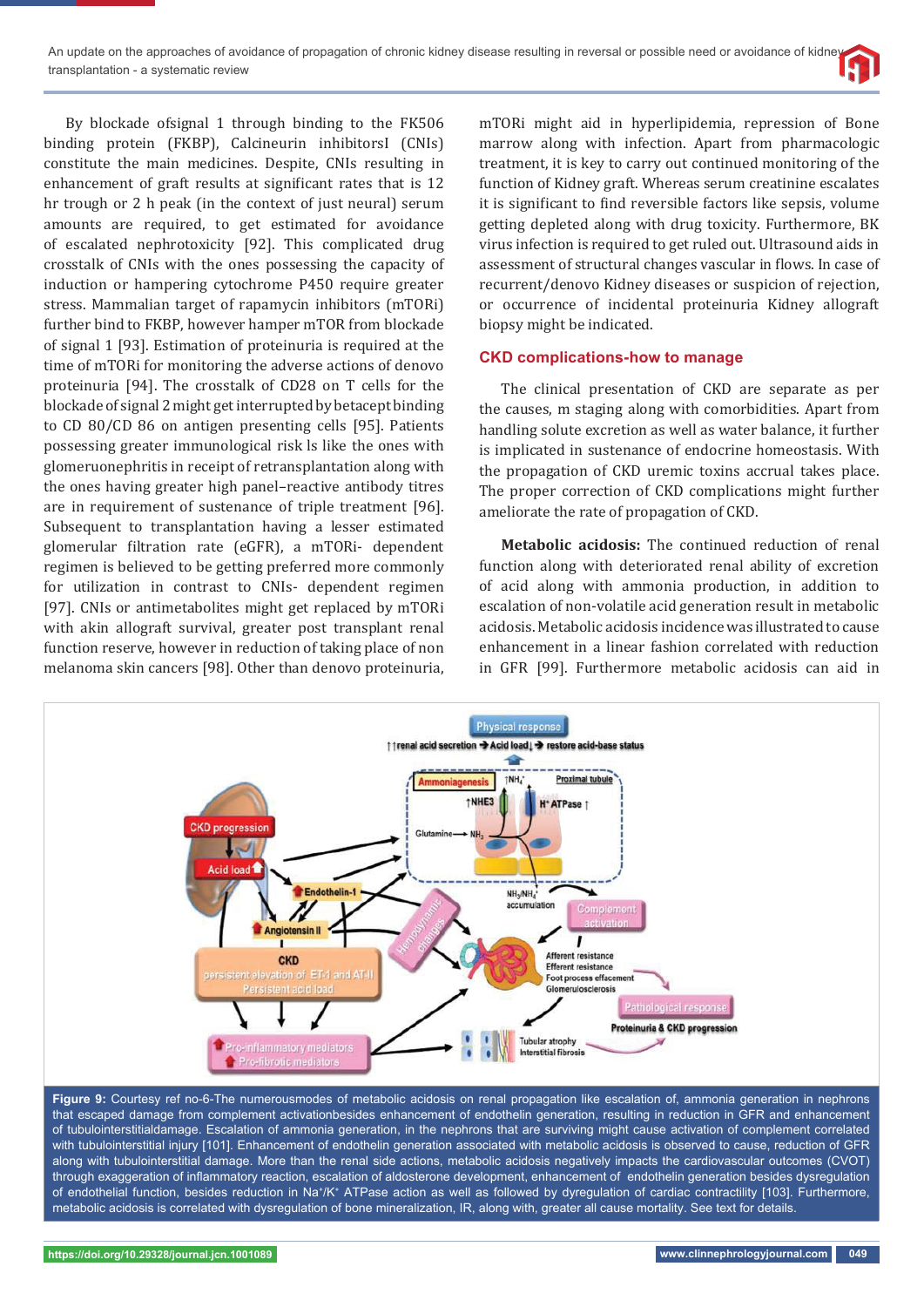propagation of CKD along with utilization of alkali treatment was demonstrated to slow this propagation [100]. The mode of metabolic acidosis stimulated Kidney propagation implicates numerous parameters (Figure 9). Escalation of ammonia generation in the nephrons that are surviving might cause activation of complement correlated with tubulointerstitial injury [101]. Enhancement of endothelin generation associated with metabolic acidosis is observed to cause reduction of GFR along with tubulointerstitial damage [102]. Morethan the renal side actions metabolic acidosis negatively impacts the cardiovascular outcomes (CVOT) through exaggeration of inflammatory reaction, escalation of aldosterone development, enhancement of endothelin generation besides dysregulation of endothelial function, besides reduction in Na+ /K+ ATPase action as well as followed by dyregulation of cardiac contractility [103]. Furthermore metabolic acidosis is correlated with dysregulation of bone mineralization, IR, along with, greater all-cause mortality [104].

Early Initiation of alkali treatment might be done for attainment of serum HCO3 concentration amongst 22-26 mEq/l [105], as a HCO3 amount > 26 mEq/l has a correlation with greater mortality as well as cardiac processes [106]. NaHCO3 along with Na citrate are the 2 greater alkalis whose utilization is most usually done, where NaHCO3 supplementation is more economical although might result in bloating, whereas Na citrate is expensive with causing escalation of gastrointestinal absorption of albumin. The botheration in the context of sodium along with volume retention besides hypertension getting aggravated by alkali treatment might get removed with the utilization of diuretics. Fruits besides vegetables have further been illustrated to result in remarkable escalation of serum HCO3- amounts along with aid in preservation of GFR in patients with stage 3 to 4 CKD without the generation of hyperkalaemia, inspite their lesser efficacy in contrast to medicines [107].

**Low protein diet consumption with ketoanalogues:**  High protein consumption results in hyper filteration along with enhancement of intraglomerular pressure causing the origination of propagation of CKD. Hence restricting dietary protein has been believed for a long duration to be of considerable significance in the context of nutritional treatment for CKD. Dietary protein of 0.55 - 0.6 g/kg/ day has been pointed for patients with stage 3 to 5 CKD without DM, as well as 0.6 - 0.8 g/kg/day for the ones with DM. In contrast to animal proteins, plant proteins impact glomerular haemodynamics besides lesser net acid generation. The phosphate in proteins of plant origin possess lesser bioavailablity, thus causing lesser phosphate accrual [108]. Plant proteins are correlated with a reduction in the rate of GFR fall clinically with more advantageous result, thus might have the preference as constituting the main source of proteins for patients with CKD [109].

In view of very low protein diet (0.3 - 0.4 g/kg daily protein was documented to cause reduction in risks of incident dialysis in contrast to lesser or normal protein diet, the method of avoidance of protein energy wastage at the time of protein restriction assumes key importance [110]. Ketoanalogues represent the amino acids precursors with their utilization along with simultaneous protein restriction in diet has been seen to cause considerable postponement of CKD besides reduction in the risks of dialysis initiation in patients with (estimated glomerular filtration rate (eGFR)  $> 18$  ml/mln  $/1.73m<sup>2</sup>$  or without advancement of CKD [111]. Physical exercise in a regular fashion is advocated for patients irrespective of stage of CKD as well as might be of advantage in kidney results. Nevertheless, still there is existence of confusion in the context of the association amongst the protein restriction in diet along with uremic sarcopenia in patients with CKD. Actually physical activity at a regular pattern at the time of a low protein diet or very low protein diet consumption along with ketoanalogues will not result in net protein catabolism, however would aid in enhancement of muscle strength, inflammation as well as nutrition status in case there is existence of enough energy supply [112]. Thus the escalation of nutrition that is free of proteins gives enough provision of energy requirement without the exchange of a high phosphate consumption. Noticeably the utilization of ketoanalogues are efficacious in avoidance of protein - energy wastage, thus might be taken into account as a significant role of nutritional treatment of CKD.

**Anaemia:** Anaemia is a common complication of CKD correlated with a poor prognosis. The quality of life enhancement occurs in patients with anaemia with CKD, thus correction might result in reduction of the decline in renal function. At present the modes implicated in the generation of renal anaemia is just partly understood [113]. Inadequate erythropoietin (EPO) generation has been pointed to be the main etiology of renal anaemia. Despite introducing erythropoiesis stimulating substances (ESAs) cause reduction of transfusion associated complications besides result in improvement in the symptoms of anaemia [114], no significant enhancement in anaemia associated mortality along with morbidity is seen as the possible reason might be the association of side actions like the deterioration of hypertension, propagation of malignancies, greater cardiovascular complications as well as thrombosis [115]. These observations pointed that the EPO deficit is not just the lone eiological factor for renal anaemia

Hepcidin comprises of a 25 amino acids peptide that gets encoded by HAMP, works in the form of a crucial molecule by reduction of gastrointestinal iron absorption besides results in impaired iron re organization [116]. Interleukin-6 (IL-6) a proinflammatory cytokine results in enhancement of Hepcidin generation, whereas EPO causes escalation of erythroferrone expression for repression of Hepcidin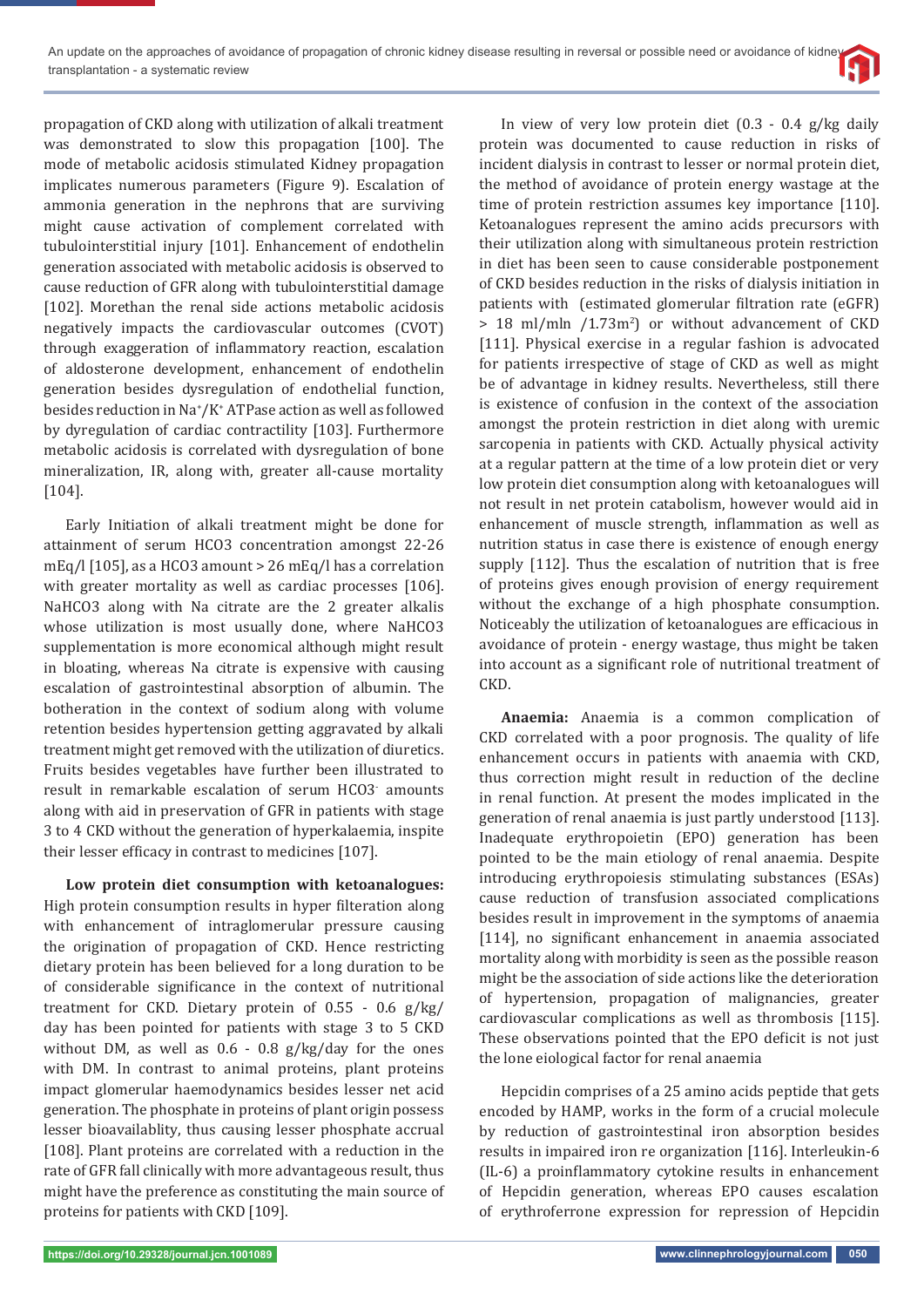generation [117]. Furthermore, Hepcidin possesses a central part in iron control in patients with CKD either of chronic inflammation or EPO deficit associated with CKD caused escalation of generation of Hepcidin causing dysregulation of iron absorption as well as mobilization of iron from its storage regions [118].

More recently hypoxia inducible factor 1 (HIF) stabilizing substances, like roxadustat as well as vadadustat have got generated for the treatment of renal anaemia [119]. Binding of HIF unlike ESAs to particular sequences that are referred to as hypoxia responsive element (HREs) causes enhancement of the formation of endogenous EPO apart from its utilization in the existence of hypoxia. During normoxia, the hydroxylation of by the propyl hydroxylase domain (PHD) enzymes would cause breakdown of HIF with the idea of control of HIF actions [120]. HIF stabilizing substances have got illustrated to be of non inferiority to ESAs, in particular in non dialysis dependent CKD, in the context of anaemia treatment effectiveness [121]. Nevertheless, with the possession of pleiotropic actions besides long time complications they need greater assessment.

**Hyperkalaemia:** Hyperkalaemia represents a disorder having the probability of impacting life that is associated with a fast deterioration in renal function in patients with CKD. For escalation of the patients awareness with regards to the significance of restricting dietary potassium  $(K^+)$  remains the mainstay of management. Despite cationic exchange resins that are inclusive of sodium or calcium polystyrene sulfonate have been utilized broadly in patients with CKD, the correlated sodium load, GIT irritation, incomplete selectiveness in the context of some cations along with their restricted therapeutic effectiveness, cause reduction in their potential use of these resins. More recently innovative substances that are inclusive of zinconium cyclosilicate (ZS-9) as well as Patiromer have got demonstrated to be possessing greater selectivity for potassium, besides milder GIT side actions. ZS-9 might possess a remarkable part in the context of management of acute hyperkalaemia in view of them working fast (within an hour), whereas Patiromer demonstrates a continuous K+ reducing action for 48 h [122]. Significantly the greater effectiveness, of ZS-9 as well as patiromer for reducing  $K^+$  might cause enhancement of prognosis of patients with CKD by reduction in the possibility of omission of RAAS blocking that causes a greater advantageous heart with renal results.

### **Particular situations of CKD**

**Innovative therapeutic strategies:** The restricted actions of the present therapies of CKD cause stimulation of the requirement of Innovative therapeutic substances. Irrespective of the causes of different events, inclusive of fibrosis, inflammation, as well as Oxidative stress (OS) besides dysregulation of cell regeneration are continuing in

the Kidney. Evaluation of certain innovative substances that target these pathways was carried out in preclinical studies as well as clinical trials. Like Atrasentan that targets the endothelin-1 receptor ETA is successful in postponement of the propagation of DKD in clinical trials [123]. Having the knowledge of the key part of  $TGF- $\beta$ 1$  in fibrosis in addition to inflammation, oxidation along with apoptosis, pirfenidone (possessing the capacity of reduction of TGF-β1 formation) was illustrated to halt the propagation of estimated glomerular filtration rate (eGFR) in focal segmental glomerulosclerosis (FSGS) clinical trials [124]. MicroRNAs possessing the capacity of controlling different biological events by suppression of translational or modulation of breakdown of mRNA. MiR21 induction is feasible by TGF-β1 in Kidneys, besides is correlated with fibrosis along with podocyte damage. Lamdemirsen,a blocker of miR21,was observed to cause avoidance of the propagation of Alprotsyndrome in preclinical studies [125]. The bromodomain as well as extra terminal (BET) proteins represent epigenetic controllers are implicated in cell proliferation, differentiation along with inflammation. Apabetalone, a BET inhibitor demonstrated promising results in patients with coronary artery disease (CAD) as well as DKD [126,127]. Moreover clinical trials with the utilization of inhibitor of Nrf2 along with p53 are continuing [128].

With the insight, of complicated pathogenesis of CKD that implicates various cell kinds besides alterations of numerous signaling pathways, multi target drugs (MTD) might prove to be a useful approach, like soluble epoxide hydrolase (SHE) dependent PTUPB (with cyclooxygenase2 (COX2) inhibitor), PB394 (with PPARγ agonist) as well as DM509 (with farsenoid X receptor agonist)for amelioration of fibrosis, inflammatory reaction, as well as oxidative stress (OS) from CKD associated with DM, hypertension, hyperlipidemia, or other causes [129].

**Mesenchymal stem cells as well as the media that is conditioned:** Mesenchymal stem cells (MSCs) possess the properties of capacity of self renewal as well as differentiation to separate cells that can get identified in numerous tissues like adipose tissue (AT) along with Bone marrow [130]. In view of their lower immunogenicity, their transplantation is believed to be a safe therapy, thus its utilization has been done for multiple diseases inclusive of Kidney diseases. MSCs that get transplanted possess the capacity of migrating to the damaged tissue known as MSCs homing that cause immunomodulation, antiapoptosis, antiinflammation along with antioxidation for escalation of tissue healing in the fashion of direct cell-cell crosstalk, or paracrine [131]. Furthermore, ECVs liberated by MSCs as well as the media that is conditioned (CM) of MSCs, MSCs- ECVs or MSCs- CM have been documented to aid in the healing of damaged tissues [132]. In variable models of AKI as well as CKD, the systemic/local injection of MSCs, MSCs- ECVs or MSCs- CM has been illustrated to cause escalation of tubular healing,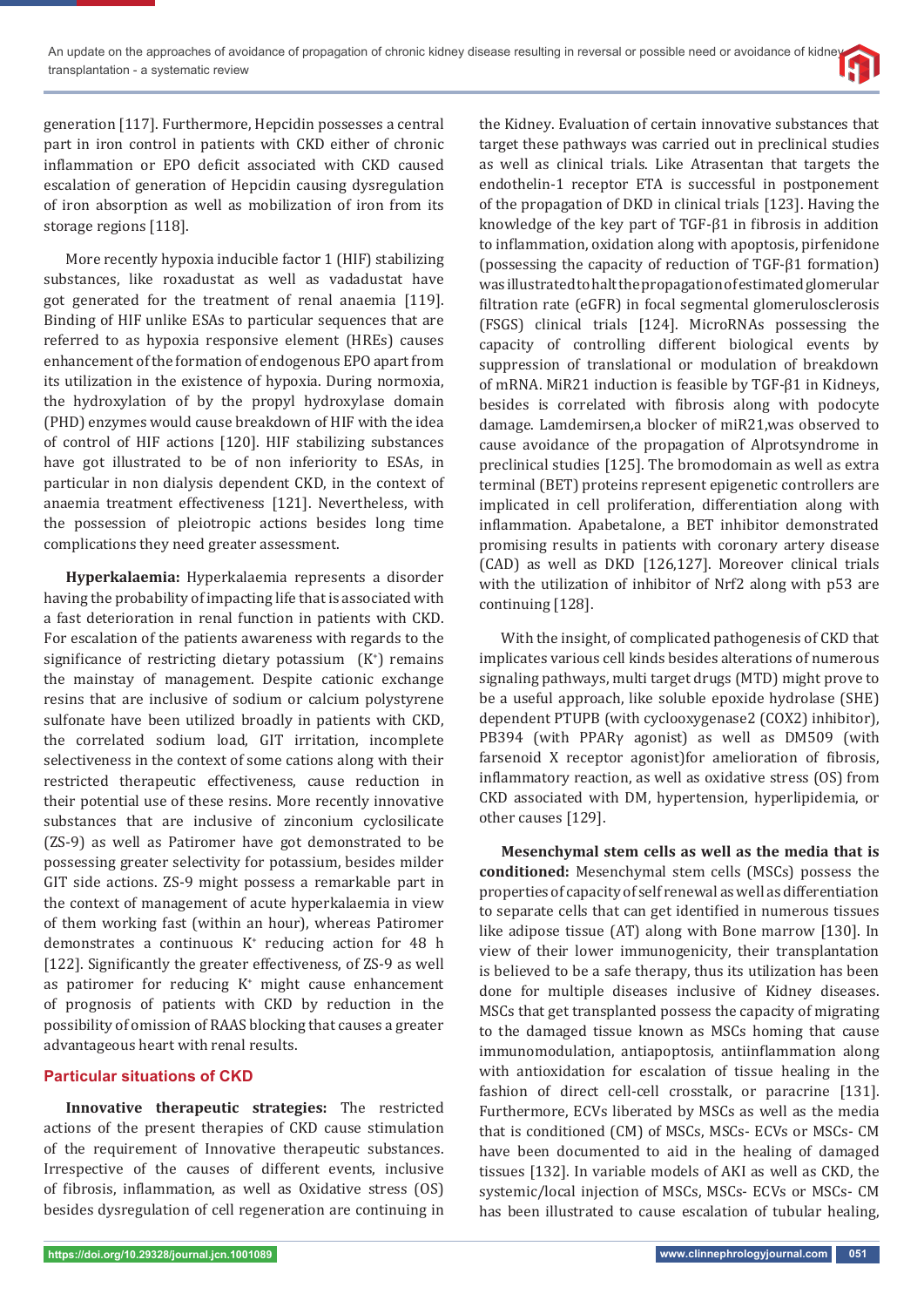mitigate inflammation, abrogate fibrosis along with conserve renal function .In case of clinical trials of AKI along with CKD, it was revealed that these were safe in addition to tolerable however the case numbers being less besides smaller period of follow up pointed that the effectiveness of MSCs treatment could not be a conclusive one [133]. In the context of DKD delivery of MSCs possessed a tendency of stabilization or recovery of the GFR in case of patients with T2DM repair however hyperglycemia might cause a reduction in the conferring of renal protection by resulting in injury to the MSCs whose avoidance was feasible by coculturing with macrophages or modulation of MSCs with angiotensin converting enzyme (ACE2) [134]. Akin to that uraemic toxins like p-cresol possess the capacity of impairing the function of MSCs which can get rectified by simultaneous utilization of pioglitzone for the restoration of function of MSCs [135].

# **Conclusion**

Thus having reviewed the role of epigenetics modifications in management of KD, ESRD, Role of Vitamin D in Kidney diseases along with FGF 23, megalin-cubilin, klotho generation, then role of Vitamin C in avoidance of AKI, beside the significance of hampering the renin–angiotensin system (RAS), along with good control of BP with a minimum of 2 antihypertensives as well as advantages of utilization of manidipine in hypertension associated with DM, we attempted to study in detail the avoidance of deterioration of other CKDs besides DKD [24,136-139], with details of how to avoid propagation & management of AKD, along with causes of CKD like DM Glomerulopathy, hypertension, heart disease correlated with CKD, Nephrolithiasis & urolithiasis, inherited genetic diseases like autosomal polycystic kidney disease & ADTKD, graft in renal transplant, innovative strategies inclusive of use of mesenchymal stem cells. Management of CKD is a complicated affair in view of its heterogenous nature, besides the lack of appreciation of its influence of side actions. Other than the lifestyle manipulation, along with the prompt rectification of risk factors for CKD early recognition of AKI in addition to early implementation of medication with regards to managing complications like metabolic acidosis, anaemia, hyperkalaemia as well as CKD-mineral bone disorder (CKD– MBD) are key for slowing the propagation of CKD along with reduction of mortality as well as morbidity. With the greater insight achieved with regards to molecular modes more & more innovatons are getting introduced with their translation will hopefully aid in escalating the outcomes from bench to bedside. Furthermore recently we reported on the role of Vitamin K supplementation in Vitamin K deficiency that is correlated with its presence in case of Chronic Kidney Disease besides in relief provision for vascular calcification  $&$ cardiovascular risks for avoidance of mortality [140].

# **References**

1. Kidney Disease ImprovingGlobal Outcomes (KDIGO) CKD Work Group. KDIGO 2012. Clinical Practice Guidelinesfor the evaluation and management of Chronic Kidney Disease. Kidney Int Suppl. 2013;3:1-150.

- 2. Tonelli M, Wiebe N, Culleton B, House A, Rabbat C, Fok M, McAlister F, Garg AX. Chronic kidney disease and mortality risk: a systematic review. J Am Soc Nephrol. 2006 Jul;17(7):2034-47. doi: 10.1681/ ASN.2005101085. Epub 2006 May 31. PMID: 16738019.
- 3. Ruiz-Ortega M, Rayego-Mateos S, Lamas S, Ortiz A, Rodrigues-Diez RR. Targeting the progression of chronic kidney disease. Nat Rev Nephrol. 2020 May;16(5):269-288. doi: 10.1038/s41581-019-0248-y. Epub 2020 Feb 14. PMID: 32060481.
- 4. Stevens LA, Viswanathan G, Weiner DE. Chronic kidney disease and end-stage renal disease in the elderly population: current prevalence, future projections, and clinical significance. Adv Chronic Kidney Dis. 2010 Jul;17(4):293-301. doi: 10.1053/j.ackd.2010.03.010. PMID: 20610356; PMCID: PMC3160131.
- 5. Duan J, Wang C, Liu D, Qiao Y, Pan S, Jiang D, Zhao Z, Liang L, Tian F, Yu P, Zhang Y, Zhao H, Liu Z. Prevalence and risk factors of chronic kidney disease and diabetic kidney disease in Chinese rural residents: a cross-sectional survey. Sci Rep. 2019 Jul 18;9(1):10408. doi: 10.1038/s41598-019-46857-7. PMID: 31320683; PMCID: PMC6639314.
- 6. Yan MT, Chao CT, Lin SH. Chronic Kidney Disease: Strategies to Retard Progression. Int J Mol Sci. 2021 Sep 18;22(18):10084. doi: 10.3390/ijms221810084. PMID: 34576247; PMCID: PMC8470895.
- 7. Li L, Astor BC, Lewis J, Hu B, Appel LJ, Lipkowitz MS, Toto RD, Wang X, Wright JT Jr, Greene TH. Longitudinal progression trajectory of GFR among patients with CKD. Am J Kidney Dis. 2012 Apr;59(4):504-12. doi: 10.1053/j.ajkd.2011.12.009. Epub 2012 Jan 26. PMID: 22284441; PMCID: PMC3312980..
- 8. Lee DE, Qamar M, Wilke RA. Relative Contribution of Genetic and Environmental Factors in CKD. S D Med. 2021 Jul;74(7):306-309. PMID: 34449991.
- 9. Beyer-Westendorf J, Kreutz R, Posch F, Ay C. The CHA<sub>2</sub>DS<sub>2</sub>-VASc score strongly correlates with glomerular filtration rate and predicts renal function decline over time in elderly patients with atrial fibrillation and chronic kidney disease. Int J Cardiol. 2018 Feb 15;253:71-77. doi: 10.1016/j.ijcard.2017.10.110. PMID: 29306476.
- 10. Remuzzi G, Benigni A, Remuzzi A. Mechanisms of progression and regression of renal lesions of chronic nephropathies and diabetes. J Clin Invest. 2006 Feb;116(2):288-96. doi: 10.1172/JCI27699. PMID: 16453013; PMCID: PMC1359063.
- 11. Ca nades–Garre M, Anderson K, Cappa R, Shelly R, Smyth LJ, et al. Genetic susceptibility to Chronic Kidney Disease -some more pieces for the heritabilitypuzzle. Front Genet. 2019;10:453.
- 12. Djudjaj S, Boor P. Cellular and molecular mechanisms of kidney fibrosis. Mol Aspects Med. 2019 Feb;65:16-36. doi: 10.1016/j. mam.2018.06.002. Epub 2018 Jun 22. PMID: 29909119.
- 13. Grande MT, Sánchez-Laorden B, López-Blau C, De Frutos CA, Boutet A, Arévalo M, Rowe RG, Weiss SJ, López-Novoa JM, Nieto MA. Snail1 induced partial epithelial-to-mesenchymal transition drives renal fibrosis in mice and can be targeted to reverse established disease. Nat Med. 2015 Sep;21(9):989-97. doi: 10.1038/nm.3901. Epub 2015 Aug 3. Erratum in: Nat Med. 2016 Feb;22(2):217. PMID: 26236989.
- 14. Hajarnis S, Yheskel M, Williams D, Brefort T, Glaudemans B, Debaix H, Baum M, Devuyst O, Patel V. Suppression of microRNA Activity in Kidney Collecting Ducts Induces Partial Loss of Epithelial Phenotype and Renal Fibrosis. J Am Soc Nephrol. 2018 Feb;29(2):518-531. doi: 10.1681/ASN.2017030334. Epub 2017 Oct 11. PMID: 29021386; PMCID: PMC5791084.
- 15. Canaud G, Bonventre JV. Cell cycle arrest and the evolution of chronic kidney disease from acute kidney injury. Nephrol Dial Transplant. 2015 Apr;30(4):575-83. doi: 10.1093/ndt/gfu230. Epub 2014 Jul 12. PMID: 25016609; PMCID: PMC4370290.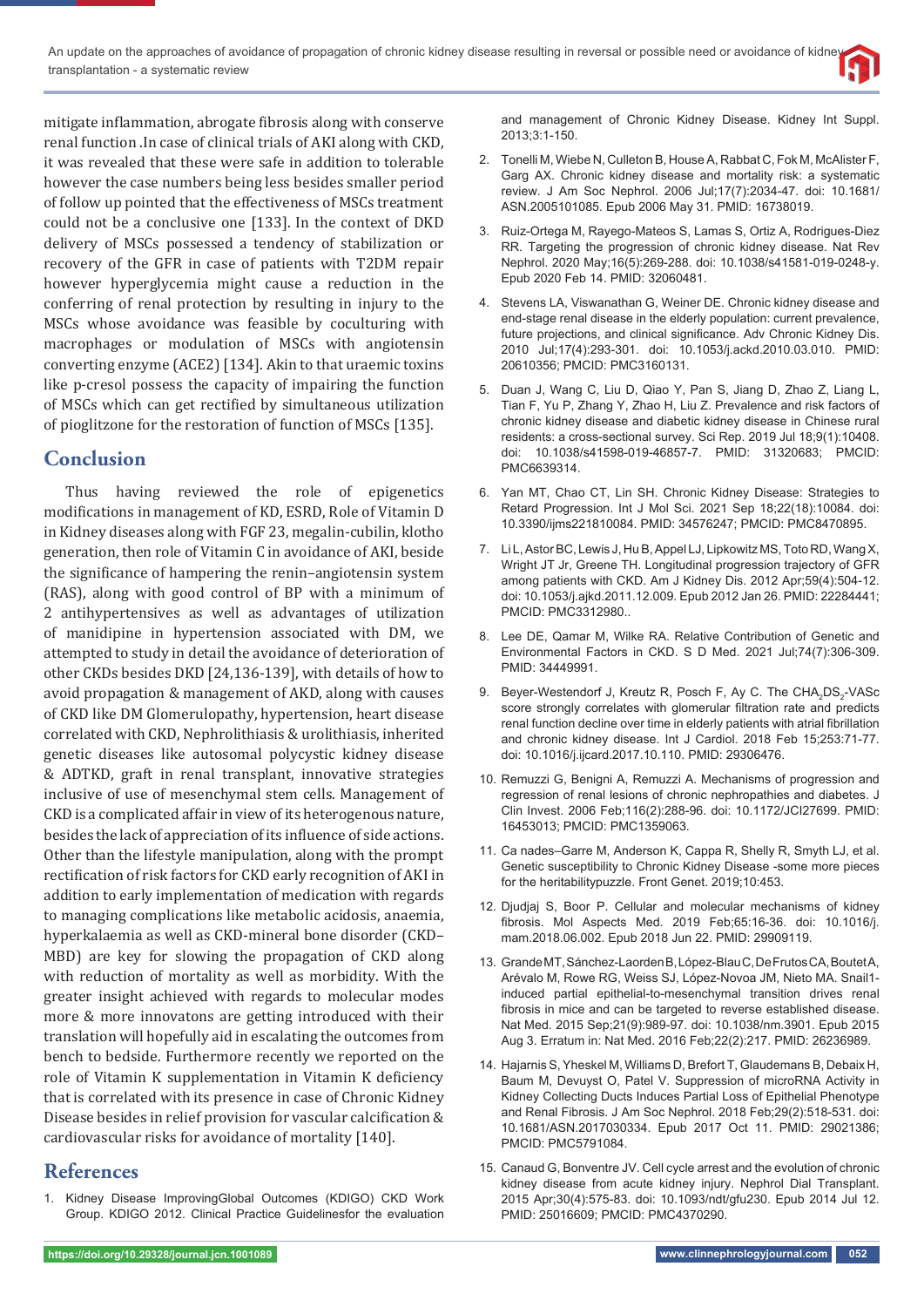- 16. Lovisa S, LeBleu VS, Tampe B, Sugimoto H, Vadnagara K, Carstens JL, Wu CC, Hagos Y, Burckhardt BC, Pentcheva-Hoang T, Nischal H, Allison JP, Zeisberg M, Kalluri R. Epithelial-to-mesenchymal transition induces cell cycle arrest and parenchymal damage in renal fibrosis. Nat Med. 2015 Sep;21(9):998-1009. doi: 10.1038/nm.3902. Epub 2015 Aug 3. PMID: 26236991; PMCID: PMC4587560.
- 17. Chung KW, Lee EK, Lee MK, Oh GT, Yu BP, Chung HY. Impairment of PPAR*α* and the Fatty Acid Oxidation Pathway Aggravates Renal Fibrosis during Aging. J Am Soc Nephrol. 2018 Apr;29(4):1223-1237. doi: 10.1681/ASN.2017070802. Epub 2018 Feb 12. PMID: 29440279; PMCID: PMC5875952.
- 18. Liu BC, Tang TT, Lv LL, Lan HY. Renal tubule injury: a driving force toward chronic kidney disease. Kidney Int. 2018 Mar;93(3):568-579. doi: 10.1016/j.kint.2017.09.033. Epub 2018 Jan 17. PMID: 29361307.
- 19. Song Y, Lv S, Wang F, Liu X, Cheng J, Liu S, Wang X, Chen W, Guan G, Liu G, Peng C. Overexpression of BMP-7 reverses TGF-β1-induced epithelial-mesenchymal transition by attenuating the Wnt3/β-catenin and TGF-β1/Smad2/3 signaling pathways in HK-2 cells. Mol Med Rep. 2020 Feb;21(2):833-841. doi: 10.3892/mmr.2019.10875. Epub 2019 Dec 10. PMID: 31974602; PMCID: PMC6947920.
- 20. Tampe B, Tampe D, Nyamsuren G, Klöpper F, Rapp G, Kauffels A, Lorf T, Zeisberg EM, Müller GA, Kalluri R, Hakroush S, Zeisberg M. Pharmacological induction of hypoxia-inducible transcription factor ARNT attenuates chronic kidney failure. J Clin Invest. 2018 Jul 2;128(7):3053-3070. doi: 10.1172/JCI89632. Epub 2018 Jun 11. PMID: 29664738; PMCID: PMC6025987.
- 21. Tampe B, Steinle U, Tampe D, Carstens JL, Korsten P, Zeisberg EM, Müller GA, Kalluri R, Zeisberg M. Low-dose hydralazine prevents fibrosis in a murine model of acute kidney injury-to-chronic kidney disease progression. Kidney Int. 2017 Jan;91(1):157-176. doi: 10.1016/j.kint.2016.07.042. Epub 2016 Sep 28. PMID: 27692563.
- 22. Morgado-Pascual JL, Rayego-Mateos S, Tejedor L, Suarez-Alvarez B, Ruiz-Ortega M. Bromodomain and Extraterminal Proteins as Novel Epigenetic Targets for Renal Diseases. Front Pharmacol. 2019 Nov 8;10:1315. doi: 10.3389/fphar.2019.01315. PMID: 31780938; PMCID: PMC6857099.
- 23. Mello MLS. Sodium Valproate-Induced Chromatin Remodeling. Front Cell Dev Biol. 2021 Apr 20;9:645518. doi: 10.3389/fcell.2021.645518. PMID: 33959607; PMCID: PMC8093769.
- 24. Kaur KK, Allahbadia GN, Singh M. Potential role of Epigenetic Modulation in prevention or therapy for Diabetic Kidney Disease-still a dream or a reality–A Systematic Review. J Diab Nephro Diab Mgmt. 2021:1:1(1-26).
- 25. Heung M, Steffick DE, Zivin K, Gillespie BW, Banerjee T, Hsu CY, Powe NR, Pavkov ME, Williams DE, Saran R, Shahinian VB; Centers for Disease Control and Prevention CKD Surveillance Team. Acute Kidney Injury Recovery Pattern and Subsequent Risk of CKD: An Analysis of Veterans Health Administration Data. Am J Kidney Dis. 2016 May;67(5):742-52. doi: 10.1053/j.ajkd.2015.10.019. Epub 2015 Dec 12. PMID: 26690912; PMCID: PMC6837804.
- 26. Liu KD, Yang J, Tan TC, Glidden DV, Zheng S, Pravoverov L, Hsu CY, Go AS. Risk Factors for Recurrent Acute Kidney Injury in a Large Population-Based Cohort. Am J Kidney Dis. 2019 Feb;73(2):163-173. doi: 10.1053/j.ajkd.2018.08.008. Epub 2018 Oct 25. PMID: 30482577; PMCID: PMC6647831.
- 27. Amdur RL, Chawla LS, Amodeo S, Kimmel PL, Palant CE. Outcomes following diagnosis of acute renal failure in U.S. veterans: focus on acute tubular necrosis. Kidney Int. 2009 Nov;76(10):1089-97. doi: 10.1038/ki.2009.332. Epub 2009 Sep 9. PMID: 19741590.
- 28. Kashani K, Kellum JA. Novel biomarkers indicating repair or progression after acute kidney injury. Curr Opin Nephrol Hypertens. 2015 Jan;24(1):21-7. doi: 10.1097/MNH.0000000000000090. PMID: 25415614.
- 29. Göcze I, Jauch D, Götz M, Kennedy P, Jung B, Zeman F, Gnewuch C,

Graf BM, Gnann W, Banas B, Bein T, Schlitt HJ, Bergler T. Biomarkerguided Intervention to Prevent Acute Kidney Injury After Major Surgery: The Prospective Randomized BigpAK Study. Ann Surg. 2018 Jun;267(6):1013-1020. doi: 10.1097/SLA.0000000000002485. PMID: 28857811.

- 30. Little MH, Kairath P. Does Renal Repair Recapitulate Kidney Development? J Am Soc Nephrol. 2017 Jan;28(1):34-46. doi: 10.1681/ASN.2016070748. Epub 2016 Oct 26. PMID: 27798243; PMCID: PMC5198297.
- 31. Sato Y, Yanagita M. Immune cells and inflammation in AKI to CKD progression. Am J Physiol Renal Physiol. 2018 Dec 1;315(6):F1501-F1512. doi: 10.1152/ajprenal.00195.2018. Epub 2018 Aug 29. PMID: 30156114.
- 32. Asfar P, Meziani F, Hamel JF, Grelon F, Megarbane B, Anguel N, Mira JP, Dequin PF, Gergaud S, Weiss N, Legay F, Le Tulzo Y, Conrad M, Robert R, Gonzalez F, Guitton C, Tamion F, Tonnelier JM, Guezennec P, Van Der Linden T, Vieillard-Baron A, Mariotte E, Pradel G, Lesieur O, Ricard JD, Hervé F, du Cheyron D, Guerin C, Mercat A, Teboul JL, Radermacher P; SEPSISPAM Investigators. High versus low blood-pressure target in patients with septic shock. N Engl J Med. 2014 Apr 24;370(17):1583-93. doi: 10.1056/NEJMoa1312173. Epub 2014 Mar 18. PMID: 24635770.
- 33. Hausenloy DJ, Candilio L, Evans R, Ariti C, Jenkins DP, Kolvekar S, Knight R, Kunst G, Laing C, Nicholas J, Pepper J, Robertson S, Xenou M, Clayton T, Yellon DM; ERICCA Trial Investigators. Remote Ischemic Preconditioning and Outcomes of Cardiac Surgery. N Engl J Med. 2015 Oct 8;373(15):1408-17. doi: 10.1056/NEJMoa1413534. Epub 2015 Oct 5. PMID: 26436207.
- 34. Floege J, Amann K. Primary glomerulonephritides. Lancet. 2016 May 14;387(10032):2036-48. doi: 10.1016/S0140-6736(16)00272-5. Epub 2016 Feb 25. PMID: 26921911.
- 35. Friedman DJ, Pollak MR. *APOL1* and Kidney Disease: From Genetics to Biology. Annu Rev Physiol. 2020 Feb 10;82:323-342. doi: 10.1146/annurev-physiol-021119-034345. Epub 2019 Nov 11. PMID: 31710572.
- 36. Turkmen K, Baloglu I. Fabry disease: where are we now? Int Urol Nephrol. 2020 Nov;52(11):2113-2122. doi: 10.1007/s11255-020- 02546-3. Epub 2020 Jul 13. PMID: 32661622.
- 37. Webster AC, Nagler EV, Morton RL, Masson P. Chronic Kidney Disease. Lancet. 2017 Mar 25;389(10075):1238-1252. doi: 10.1016/ S0140-6736(16)32064-5. Epub 2016 Nov 23. PMID: 27887750.
- 38. Gnudi L, Coward RJM, Long DA. Diabetic Nephropathy: Perspective on Novel Molecular Mechanisms. Trends Endocrinol Metab. 2016 Nov;27(11):820-830. doi: 10.1016/j.tem.2016.07.002. Epub 2016 Jul 25. PMID: 27470431.
- 39. Alicic RZ, Rooney MT, Tuttle KR. Diabetic Kidney Disease: Challenges, Progress, and Possibilities. Clin J Am Soc Nephrol. 2017 Dec 7;12(12):2032-2045. doi: 10.2215/CJN.11491116. Epub 2017 May 18. PMID: 28522654; PMCID: PMC5718284.
- 40. Navarro-González JF, Mora-Fernández C, Muros de Fuentes M, Chahin J, Méndez ML, Gallego E, Macía M, del Castillo N, Rivero A, Getino MA, García P, Jarque A, García J. Effect of pentoxifylline on renal function and urinary albumin excretion in patients with diabetic kidney disease: the PREDIAN trial. J Am Soc Nephrol. 2015 Jan;26(1):220-9. doi: 10.1681/ASN.2014010012. Epub 2014 Jun 26. PMID: 24970885; PMCID: PMC4279740.
- 41. Vogt L, Bangalore S, Fayyad R, Melamed S, Hovingh GK, DeMicco DA, Waters DD. Atorvastatin Has a Dose-Dependent Beneficial Effect on Kidney Function and Associated Cardiovascular Outcomes: Post Hoc Analysis of 6 Double-Blind Randomized Controlled Trials. J Am Heart Assoc. 2019 May 7;8(9):e010827. doi: 10.1161/JAHA.118.010827. PMID: 31020900; PMCID: PMC6512126.
- 42. Ansquer JC, Foucher C, Rattier S, Taskinen MR, Steiner G; DAIS Investigators. Fenofibrate reduces progression to microalbuminuria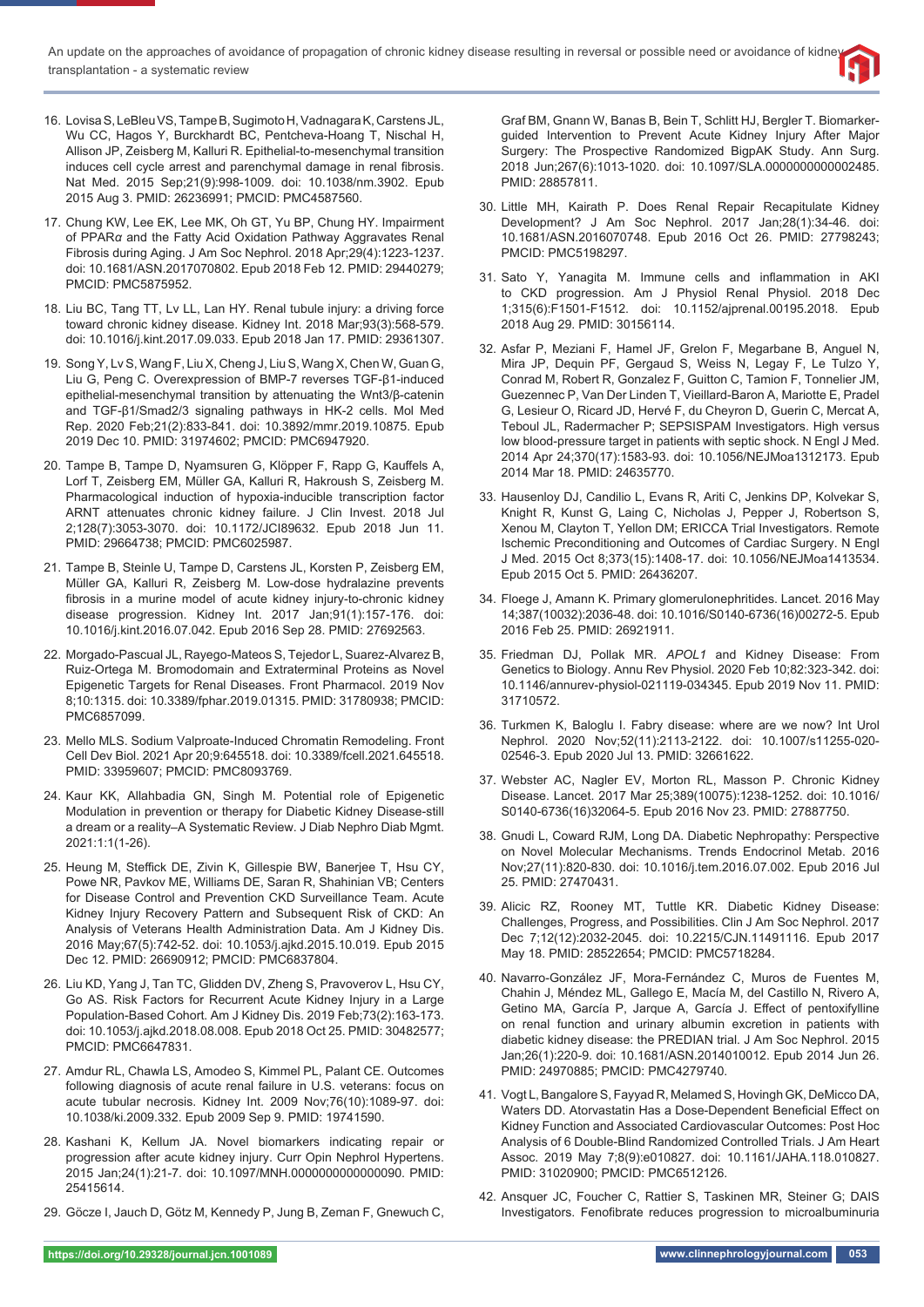over 3 years in a placebo-controlled study in type 2 diabetes: results from the Diabetes Atherosclerosis Intervention Study (DAIS). Am J Kidney Dis. 2005 Mar;45(3):485-93. doi: 10.1053/j.ajkd.2004.11.004. PMID: 15754270.

- 43. Sarafidis PA. Thiazolidinediones and diabetic nephropathy: need for a closer examination? J Cardiometab Syndr. 2007 Fall;2(4):297-301. doi: 10.1111/j.1559-4564.2007.07834.x. PMID: 18059215.
- 44. Neal B, Perkovic V, Mahaffey KW, de Zeeuw D, Fulcher G, Erondu N, Shaw W, Law G, Desai M, Matthews DR; CANVAS Program Collaborative Group. Canagliflozin and Cardiovascular and Renal Events in Type 2 Diabetes. N Engl J Med. 2017 Aug 17;377(7):644- 657. doi: 10.1056/NEJMoa1611925. Epub 2017 Jun 12. PMID: 28605608.
- 45. Perkovic V, Jardine MJ, Neal B, Bompoint S, Heerspink HJL, Charytan DM, Edwards R, Agarwal R, Bakris G, Bull S, Cannon CP, Capuano G, Chu PL, de Zeeuw D, Greene T, Levin A, Pollock C, Wheeler DC, Yavin Y, Zhang H, Zinman B, Meininger G, Brenner BM, Mahaffey KW; CREDENCE Trial Investigators. Canagliflozin and Renal Outcomes in Type 2 Diabetes and Nephropathy. N Engl J Med. 2019 Jun 13;380(24):2295-2306. doi: 10.1056/NEJMoa1811744. Epub 2019 Apr 14. PMID: 30990260.
- 46. Alicic RZ, Neumiller JJ, Johnson EJ, Dieter B, Tuttle KR. Sodium-Glucose Cotransporter 2 Inhibition and Diabetic Kidney Disease. Diabetes. 2019 Feb;68(2):248-257. doi: 10.2337/dbi18-0007. Erratum in: Diabetes. 2019 May;68(5):1094. PMID: 30665953.
- 47. Tejedor Jorge A. Hemodynamic and renal implications of sodiumglucose cotransporter- 2 inhibitors in type 2 diabetes mellitus. Med Clin (Barc). 2016 Nov;147 Suppl 1:35-43. English, Spanish. doi: 10.1016/S0025-7753(17)30624-3. PMID: 28760224.
- 48. Heerspink HJ, Perkins BA, Fitchett DH, Husain M, Cherney DZ. Sodium Glucose Cotransporter 2 Inhibitors in the Treatment of Diabetes Mellitus: Cardiovascular and Kidney Effects, Potential Mechanisms, and Clinical Applications. Circulation. 2016 Sep 6;134(10):752-72. doi: 10.1161/CIRCULATIONAHA.116.021887. Epub 2016 Jul 28. PMID: 27470878.
- 49. Fernandez-Fernandez B, Sarafidis P, Kanbay M, Navarro-González JF, Soler MJ, Górriz JL, Ortiz A. SGLT2 inhibitors for non-diabetic kidney disease: drugs to treat CKD that also improve glycaemia. Clin Kidney J. 2020 Oct 9;13(5):728-733. doi: 10.1093/ckj/sfaa198. PMID: 33123352; PMCID: PMC7577767.
- 50. Costa R, Remigante A, Civello DA, Bernardinelli E, Szabó Z, Morabito R, Marino A, Sarikas A, Patsch W, Paulmichl M, Janáky T, Miseta A, Nagy T, Dossena S. *O*-GlcNAcylation Suppresses the Ion Current IClswell by Preventing the Binding of the Protein ICln to α-Integrin. Front Cell Dev Biol. 2020 Nov 19;8:607080. doi: 10.3389/ fcell.2020.607080. PMID: 33330510; PMCID: PMC7717961.
- 51. Okada Y, Numata T, Sato-Numata K, Sabirov RZ, Liu H, Mori SI, Morishima S. Roles of volume-regulatory anion channels, VSOR and Maxi-Cl, in apoptosis, cisplatin resistance, necrosis, ischemic cell death, stroke and myocardial infarction. Curr Top Membr. 2019;83:205-283. doi: 10.1016/bs.ctm.2019.03.001. Epub 2019 Apr 19. PMID: 31196606.
- 52. Sugahara S, Kume S, Chin-Kanasaki M, Tomita I, Yasuda-Yamahara M, Yamahara K, Takeda N, Osawa N, Yanagita M, Araki SI, Maegawa H. Protein O-GlcNAcylation Is Essential for the Maintenance of Renal Energy Homeostasis and Function *via* Lipolysis during Fasting and Diabetes. J Am Soc Nephrol. 2019 Jun;30(6):962-978. doi: 10.1681/ ASN.2018090950. Epub 2019 May 1. PMID: 31043434; PMCID: PMC6551777.
- 53. Fürst J, Gschwentner M, Ritter M, Bottà G, Jakab M, Mayer M, Garavaglia L, Bazzini C, Rodighiero S, Meyer G, Eichmüller S, Wöll E, Paulmichl M. Molecular and functional aspects of anionic channels activated during regulatory volume decrease in mammalian cells. Pflugers Arch. 2002 May;444(1-2):1-25. doi: 10.1007/s00424-002-0805-1. Epub 2002 Mar 8. PMID: 11976912.
- 54. Ku E, Lee BJ, Wei J, Weir MR. Hypertension in CKD: Core Curriculum 2019. Am J Kidney Dis. 2019 Jul;74(1):120-131. doi: 10.1053/j. ajkd.2018.12.044. Epub 2019 Mar 19. PMID: 30898362.
- 55. Kidney Disease Improving Global Outcomes (KDIGO) BP Work Group. KDIGO 2021. Clinical Practice Guidelinesfor the management of blood pressure in CKD. Am J Kidney Dis. 2013;62:201-13.
- 56. Taler SJ, Agarwal R, Bakris GL, Flynn JT, Nilsson PM, Rahman M, Sanders PW, Textor SC, Weir MR, Townsend RR. KDOQI US commentary on the 2012 KDIGO clinical practice guideline for management of blood pressure in CKD. Am J Kidney Dis. 2013 Aug;62(2):201-13. doi: 10.1053/j.ajkd.2013.03.018. Epub 2013 May 16. PMID: 23684145; PMCID: PMC3929429.
- 57. Hsu CN, Tain YL. Gasotransmitters for the Therapeutic Prevention of Hypertension and Kidney Disease. Int J Mol Sci. 2021 Jul 21;22(15):7808. doi: 10.3390/ijms22157808. PMID: 34360574; PMCID: PMC8345973.
- 58. Chung EY, Ruospo M, Natale P, Bolignano D, Navaneethan SD, Palmer SC, Strippoli GF. Aldosterone antagonists in addition to renin angiotensin system antagonists for preventing the progression of chronic kidney disease. Cochrane Database Syst Rev. 2020 Oct 27;10(10):CD007004. doi: 10.1002/14651858.CD007004.pub4. PMID: 33107592; PMCID: PMC8094274.
- 59. Bolignano D, Palmer SC, Navaneethan SD, Strippoli GF. Aldosterone antagonists for preventing the progression of chronic kidney disease. Cochrane Database Syst Rev. 2014 Apr 29;(4):CD007004. doi: 10.1002/14651858.CD007004.pub3. Update in: Cochrane Database Syst Rev. 2020 Oct 27;10:CD007004. PMID: 24782282.
- 60. Agarwal R, Kolkhof P, Bakris G, Bauersachs J, Haller H, Wada T, Zannad F. Steroidal and non-steroidal mineralocorticoid receptor antagonists in cardiorenal medicine. Eur Heart J. 2021 Jan 7;42(2):152-161. doi: 10.1093/eurheartj/ehaa736. PMID: 33099609; PMCID: PMC7813624.
- 61. Bakris GL, Agarwal R, Anker SD, Pitt B, Ruilope LM, Rossing P, Kolkhof P, Nowack C, Schloemer P, Joseph A, Filippatos G; FIDELIO-DKD Investigators. Effect of Finerenone on Chronic Kidney Disease Outcomes in Type 2 Diabetes. N Engl J Med. 2020 Dec 3;383(23):2219-2229. doi: 10.1056/NEJMoa2025845. Epub 2020 Oct 23. PMID: 33264825.
- 62. Rico-Mesa JS, White A, Ahmadian-Tehrani A, Anderson AS. Mineralocorticoid Receptor Antagonists: a Comprehensive Review of Finerenone. Curr Cardiol Rep. 2020 Sep 10;22(11):140. doi: 10.1007/ s11886-020-01399-7. PMID: 32910349.
- 63. Kim JS, Hwang HS. Vascular Calcification in Chronic Kidney Disease: Distinct Features of Pathogenesis and Clinical Implication. Korean Circ J. 2021 Dec;51(12):961-982. doi: 10.4070/kcj.2021.0995. PMID: 34854578; PMCID: PMC8636761.
- 64. Hwang HS, Kim JS, Kim YG, Lee YH, Lee DY, Ahn SY, Moon JY, Lee SH, Ko GJ, Jeong KH. Circulating Neprilysin Level Predicts the Risk of Cardiovascular Events in Hemodialysis Patients. Front Cardiovasc Med. 2021 Jun 15;8:684297. doi: 10.3389/fcvm.2021.684297. PMID: 34212014; PMCID: PMC8239158.
- 65. Kim DK, Lee YH, Kim JS, Kim YG, Lee SY, Ahn SY, Lee DY, Jeong KH, Lee SH, Hwang HS, Moon JY. Circulating Vascular Adhesion Protein-1 Level Predicts the Risk of Cardiovascular Events and Mortality in Hemodialysis Patients. Front Cardiovasc Med. 2021 Sep 7;8:701079. doi: 10.3389/fcvm.2021.701079. PMID: 34557529; PMCID: PMC8452851.
- 66. Judge P, Haynes R, Landray MJ, Baigent C. Neprilysin inhibition in chronic kidney disease. Nephrol Dial Transplant. 2015 May;30(5):738- 43. doi: 10.1093/ndt/gfu269. Epub 2014 Aug 18. PMID: 25140014; PMCID: PMC4425478.
- 67. Judge PK, Haynes R. TaleNeprilysin and Neprilysin inhibition in chronic kidney disease. Curr Opin Nephrol Hypertens. 2021 Jan;30(1):123-130. doi: 10.1097/MNH.0000000000000659. PMID: 33148948.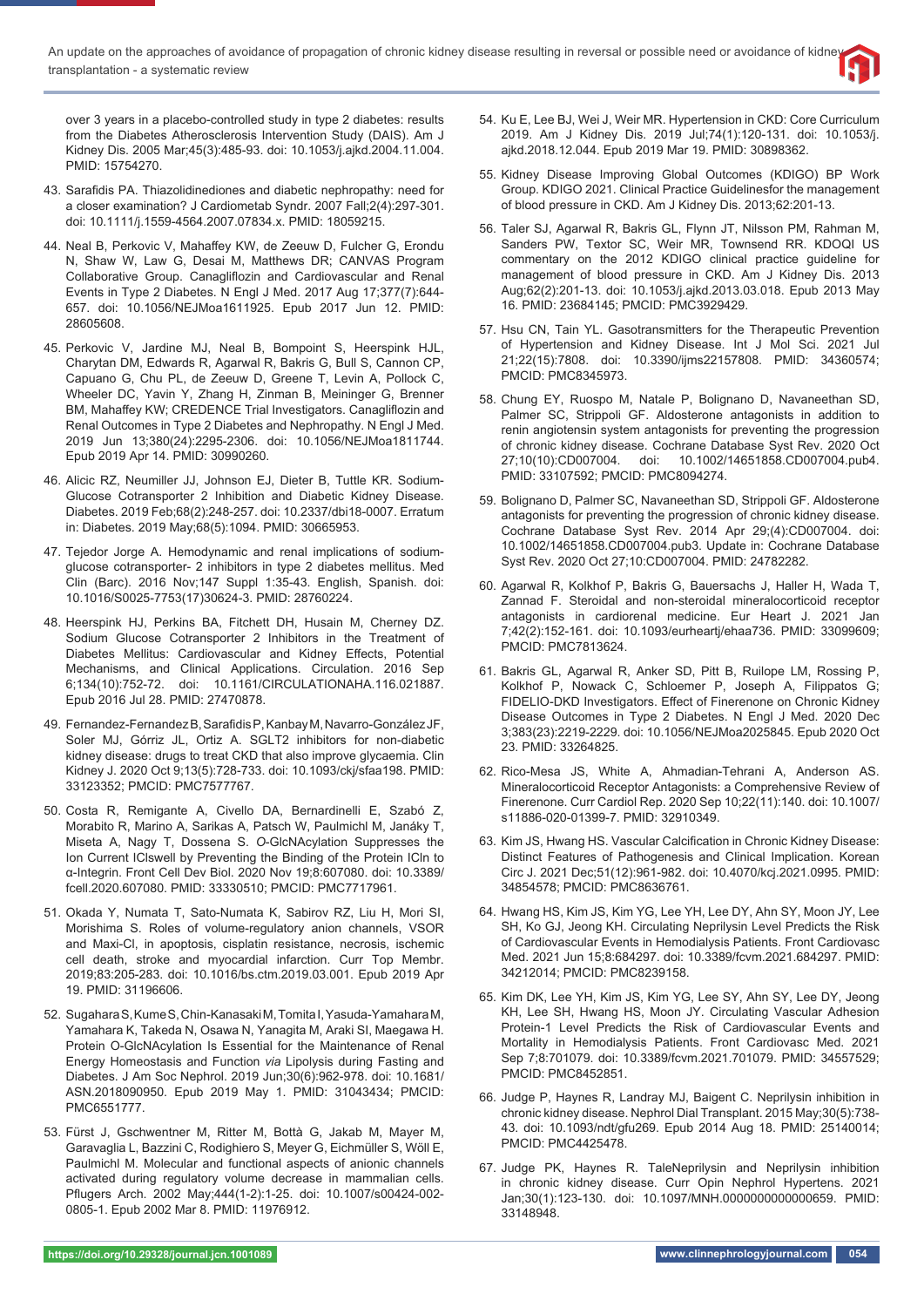- 68. Solomon SD, Vaduganathan M, L Claggett B, Packer M, Zile M, Swedberg K, Rouleau J, A Pfeffer M, Desai A, Lund LH, Kober L, Anand I, Sweitzer N, Linssen G, Merkely B, Luis Arango J, Vinereanu D, Chen CH, Senni M, Sibulo A, Boytsov S, Shi V, Rizkala A, Lefkowitz M, McMurray JJV. Sacubitril/Valsartan Across the Spectrum of Ejection Fraction in Heart Failure. Circulation. 2020 Feb 4;141(5):352- 361. doi: 10.1161/CIRCULATIONAHA.119.044586. Epub 2019 Nov 17. PMID: 31736342.
- 69. Packer M, Claggett B, Lefkowitz MP, McMurray JJV, Rouleau JL, Solomon SD, Zile MR. Effect of neprilysin inhibition on renal function in patients with type 2 diabetes and chronic heart failure who are receiving target doses of inhibitors of the renin-angiotensin system: a secondary analysis of the PARADIGM-HF trial. Lancet Diabetes Endocrinol. 2018 Jul;6(7):547-554. doi: 10.1016/S2213- 8587(18)30100-1. Epub 2018 Apr 13. PMID: 29661699.
- 70. Jha R, Mukku KK, Rakesh AK, Sinha S. Successful Treatment of Severe Heart Failure in Advanced Diabetic Kidney Disease Using Angiotensin-neprilysin Inhibitors (Sacubitril/Valsartan) - Report of Two Cases with Review of Options in Literature. Indian J Nephrol. 2021 Nov-Dec;31(6):587-591. doi: 10.4103/ijn.IJN\_298\_20. Epub 2021 Nov 13. PMID: 35068771; PMCID: PMC8722547.
- 71. Collins AJ, Foley RN, Herzog C, Chavers B, Gilbertson D, Ishani A, Kasiske B, Liu J, Mau LW, McBean M, Murray A, St Peter W, Guo H, Gustafson S, Li Q, Li S, Li S, Peng Y, Qiu Y, Roberts T, Skeans M, Snyder J, Solid C, Wang C, Weinhandl E, Zaun D, Arko C, Chen SC, Dalleska F, Daniels F, Dunning S, Ebben J, Frazier E, Hanzlik C, Johnson R, Sheets D, Wang X, Forrest B, Constantini E, Everson S, Eggers P, Agodoa L. US Renal Data System 2010 Annual Data Report. Am J Kidney Dis. 2011 Jan;57(1 Suppl 1):A8, e1-526. doi: 10.1053/j.ajkd.2010.10.007. PMID: 21184928.
- 72. Gillen DL, Worcester EM, Coe FL. Decreased renal function among adults with a history of nephrolithiasis: a study of NHANES III. Kidney Int. 2005 Feb;67(2):685-90. doi: 10.1111/j.1523-1755.2005.67128.x. PMID: 15673317.
- 73. Uribarri J. Chronic kidney disease and kidney stones. Curr Opin Nephrol Hypertens. 2020 Mar;29(2):237-242. doi: 10.1097/ MNH.0000000000000582. PMID: 31972597.
- 74. Rule AD, Krambeck AE, Lieske JC. Chronic kidney disease in kidney stone formers. Clin J Am Soc Nephrol. 2011 Aug;6(8):2069-75. doi: 10.2215/CJN.10651110. Epub 2011 Jul 22. PMID: 21784825; PMCID: PMC3156433.
- 75. Gambaro G, Favaro S, D'Angelo A. Risk for renal failure in nephrolithiasis. Am J Kidney Dis. 2001 Feb;37(2):233-43. doi: 10.1053/ajkd.2001.21285. PMID: 11157364.
- 76. Hoppe B, Martin-Higueras C. Inherited conditions resulting in nephrolithiasis. Curr Opin Pediatr. 2020 Apr;32(2):273-283. doi: 10.1097/MOP.0000000000000848. PMID: 31789978.
- 77. Tran TVM, Maalouf NM. Uric acid stone disease: lessons from recent human physiologic studies. Curr Opin Nephrol Hypertens. 2020 Jul;29(4):407-413. doi: 10.1097/MNH.0000000000000610. PMID: 32398609.
- 78. Park S, Lee JP, Kim DK, Kim YS, Lim CS. Superior effect of allopurinol compared to febuxostat on the retardation of chronic kidney disease progression. PLoS One. 2022 Feb 28;17(2):e0264627. doi: 10.1371/ journal.pone.0264627. PMID: 35226683; PMCID: PMC8884483.
- 79. Garrelfs SF, Frishberg Y, Hulton SA, Koren MJ, O'Riordan WD, Cochat P, Deschênes G, Shasha-Lavsky H, Saland JM, Van't Hoff WG, Fuster DG, Magen D, Moochhala SH, Schalk G, Simkova E, Groothoff JW, Sas DJ, Meliambro KA, Lu J, Sweetser MT, Garg PP, Vaishnaw AK, Gansner JM, McGregor TL, Lieske JC; ILLUMINATE-A Collaborators. Lumasiran, an RNAi Therapeutic for Primary Hyperoxaluria Type 1. N Engl J Med. 2021 Apr 1;384(13):1216-1226. doi: 10.1056/NEJMoa2021712. PMID: 33789010.
- 80. Chapman AB, Devuyst O, Eckardt KU, Gansevoort RT, Harris T, Horie

S, Kasiske BL, Odland D, Pei Y, Perrone RD, Pirson Y, Schrier RW, Torra R, Torres VE, Watnick T, Wheeler DC; Conference Participants. Autosomal-dominant polycystic kidney disease (ADPKD): executive summary from a Kidney Disease: Improving Global Outcomes (KDIGO) Controversies Conference. Kidney Int. 2015 Jul;88(1):17- 27. doi: 10.1038/ki.2015.59. Epub 2015 Mar 18. PMID: 25786098; PMCID: PMC4913350.

- 81. Porath B, Gainullin VG, Cornec-Le Gall E, Dillinger EK, Heyer CM, Hopp K, Edwards ME, Madsen CD, Mauritz SR, Banks CJ, Baheti S, Reddy B, Herrero JI, Bañales JM, Hogan MC, Tasic V, Watnick TJ, Chapman AB, Vigneau C, Lavainne F, Audrézet MP, Ferec C, Le Meur Y, Torres VE; Genkyst Study Group, HALT Progression of Polycystic Kidney Disease Group; Consortium for Radiologic Imaging Studies of Polycystic Kidney Disease, Harris PC. Mutations in GANAB, Encoding the Glucosidase IIα Subunit, Cause Autosomal-Dominant Polycystic Kidney and Liver Disease. Am J Hum Genet. 2016 Jun 2;98(6):1193-1207. doi: 10.1016/j.ajhg.2016.05.004. PMID: 27259053; PMCID: PMC4908191.
- 82. Cornec-Le Gall E, Alam A, Perrone RD. Autosomal dominant polycystic kidney disease. Lancet. 2019 Mar 2;393(10174):919-935. doi: 10.1016/S0140-6736(18)32782-X. Epub 2019 Feb 25. PMID: 30819518.
- 83. Kim DY, Park JH. Genetic Mechanisms of ADPKD. Adv Exp Med Biol. 2016;933:13-22. doi: 10.1007/978-981-10-2041-4\_2. PMID: 27730431.
- 84. Lanktree MB, Chapman AB. New treatment paradigms for ADPKD: moving towards precision medicine. Nat Rev Nephrol. 2017 Dec;13(12):750-768. doi: 10.1038/nrneph.2017.127. Epub 2017 Oct 9. PMID: 28989174.
- 85. Torres VE, Chapman AB, Devuyst O, Gansevoort RT, Perrone RD, Dandurand A, Ouyang J, Czerwiec FS, Blais JD; TEMPO 4:4 Trial Investigators. Multicenter, open-label, extension trial to evaluate the long-term efficacy and safety of early versus delayed treatment with tolvaptan in autosomal dominant polycystic kidney disease: the TEMPO 4:4 Trial. Nephrol Dial Transplant. 2018 Mar 1;33(3):477-489. doi: 10.1093/ndt/gfx043. PMID: 28379536; PMCID: PMC6019005.
- 86. Bleyer AJ, Kidd K, Živná M, Kmoch S. Autosomal Dominant Tubulointerstitial Kidney Disease. Adv Chronic Kidney Dis. 2017 Mar;24(2):86-93. doi: 10.1053/j.ackd.2016.11.012. PMID: 28284384; PMCID: PMC5488707.
- 87. Devuyst O, Olinger E, Weber S, Eckardt KU, Kmoch S, Rampoldi L, Bleyer AJ. Autosomal dominant tubulointerstitial kidney disease. Nat Rev Dis Primers. 2019 Sep 5;5(1):60. doi: 10.1038/s41572-019-0109- 9. PMID: 31488840.
- 88. Eckardt KU, Alper SL, Antignac C, Bleyer AJ, Chauveau D, Dahan K, Deltas C, Hosking A, Kmoch S, Rampoldi L, Wiesener M, Wolf MT, Devuyst O; Kidney Disease: Improving Global Outcomes. Autosomal dominant tubulointerstitial kidney disease: diagnosis, classification, and management--A KDIGO consensus report. Kidney Int. 2015 Oct;88(4):676-83. doi: 10.1038/ki.2015.28. Epub 2015 Mar 4. PMID: 25738250.
- 89. Lim MA, Kohli J, Bloom RD. Immunosuppression for kidney transplantation: Where are we now and where are we going? Transplant Rev (Orlando). 2017 Jan;31(1):10-17. doi: 10.1016/j. trre.2016.10.006. Epub 2016 Oct 11. PMID: 28340885.
- 90. De Lucena DD, Rangel ÉB. Glucocorticoids use in kidney transplant setting. Expert Opin Drug Metab Toxicol. 2018 Oct;14(10):1023-1041. doi: 10.1080/17425255.2018.1530214. Epub 2018 Oct 5. PMID: 30265586.
- 91. Clayton PA, McDonald SP, Chapman JR, Chadban SJ. Mycophenolate versus azathioprine for kidney transplantation: a 15-year follow-up of a randomized trial. Transplantation. 2012 Jul 27;94(2):152-8. doi: 10.1097/TP.0b013e31825475a3. PMID: 22728292.
- 92. Casey MJ, Meier-Kriesche HU. Calcineurin inhibitors in kidney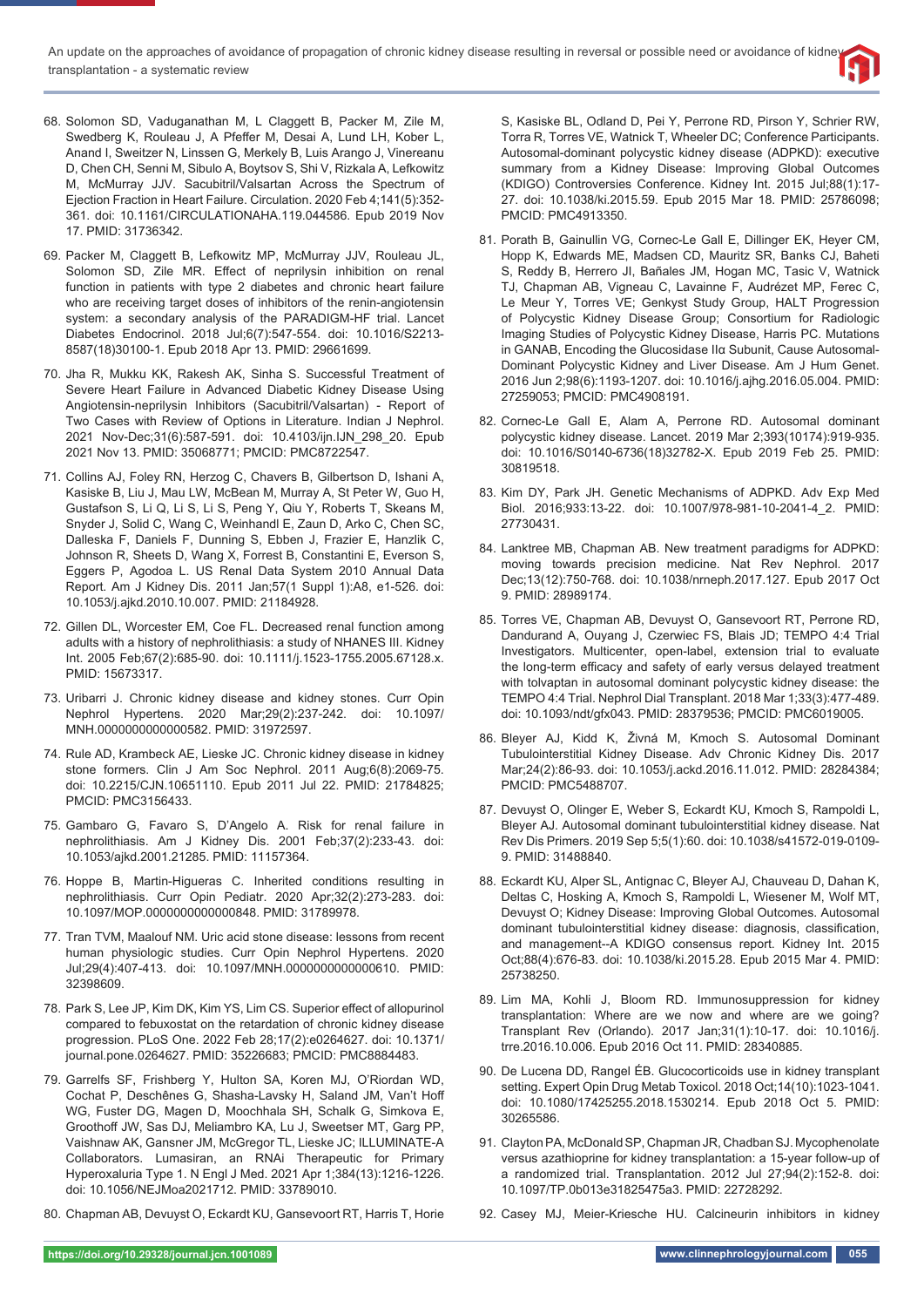transplantation: friend or foe? Curr Opin Nephrol Hypertens. 2011 Nov;20(6):610-5. doi: 10.1097/MNH.0b013e32834b4343. PMID: 21885969.

- 93. Vanhove T, Annaert P, Kuypers DR. Clinical determinants of calcineurin inhibitor disposition: a mechanistic review. Drug Metab Rev. 2016;48(1):88-112. doi: 10.3109/03602532.2016.1151037. Epub 2016 Feb 25. PMID: 26912097.
- 94. Fantus D, Rogers NM, Grahammer F, Huber TB, Thomson AW. Roles of mTOR complexes in the kidney: implications for renal disease and transplantation. Nat Rev Nephrol. 2016 Oct;12(10):587-609. doi: 10.1038/nrneph.2016.108. Epub 2016 Aug 1. PMID: 27477490; PMCID: PMC6553645.
- 95. Noble J, Jouve T, Janbon B, Rostaing L, Malvezzi P. Belatacept in kidney transplantation and its limitations. Expert Rev Clin Immunol. 2019 Apr;15(4):359-367. doi: 10.1080/1744666X.2019.1574570. Epub 2019 Feb 7. PMID: 30676815.
- 96. Wong W, Venetz JP, Tolkoff-Rubin N, Pascual M. 2005 immunosuppressive strategies in kidney transplantation: which role for the calcineurin inhibitors? Transplantation. 2005 Aug 15;80(3):289- 96. doi: 10.1097/01.tp.0000168436.76784.45. PMID: 16082321.
- 97. Tedesco-Silva H, Del Carmen Rial M, Cruz Santiago J, Mazzali M, Pacheco-Silva A, Torres R. Optimizing the clinical utility of sirolimusbased immunosuppression for kidney transplantation. Clin Transplant. 2019 Feb;33(2):e13464. doi: 10.1111/ctr.13464. Epub 2019 Jan 2. PMID: 30548896.
- 98. Préterre J, Visentin J, Saint Cricq M, Kaminski H, Del Bello A, Prezelin-Reydit M, Merville P, Kamar N, Couzi L. Comparison of two strategies based on mammalian target of rapamycin inhibitors in secondary prevention of non-melanoma skin cancer after kidney transplantation, a pilot study. Clin Transplant. 2021 Mar;35(3):e14207. doi: 10.1111/ ctr.14207. Epub 2021 Jan 20. PMID: 33369772.
- 99. Kuczera P, Ciaston-Mogilska D, Oslizlo B, Hycki A, Wiecek A, Adamczak M. The Prevalence of Metabolic Acidosis in Patients with Different Stages of Chronic Kidney Disease: Single-Centre Study. Kidney Blood Press Res. 2020;45(6):863-872. doi: 10.1159/000508980. Epub 2020 Oct 16. PMID: 33070125.
- 100. Di Iorio BR, Bellasi A, Raphael KL, Santoro D, Aucella F, Garofano L, Ceccarelli M, Di Lullo L, Capolongo G, Di Iorio M, Guastaferro P, Capasso G; UBI Study Group. Treatment of metabolic acidosis with sodium bicarbonate delays progression of chronic kidney disease: the UBI Study. J Nephrol. 2019 Dec;32(6):989-1001. doi: 10.1007/ s40620-019-00656-5. Epub 2019 Oct 9. Erratum in: J Nephrol. 2020 Jun;33(3):619-620. PMID: 31598912; PMCID: PMC6821658.
- 101. Wesson DE, Simoni J. Acid retention during kidney failure induces endothelin and aldosterone production which lead to progressive GFR decline, a situation ameliorated by alkali diet. Kidney Int. 2010 Dec;78(11):1128-35. doi: 10.1038/ki.2010.348. Epub 2010 Sep 22. PMID: 20861823.
- 102. Wesson DE, Nathan T, Rose T, Simoni J, Tran RM. Dietary protein induces endothelin-mediated kidney injury through enhanced intrinsic acid production. Kidney Int. 2007 Feb;71(3):210-7. doi: 10.1038/sj.ki.5002036. Epub 2006 Dec 13. PMID: 17164833.
- 103. Kovesdy CP, Anderson JE, Kalantar-Zadeh K. Association of serum bicarbonate levels with mortality in patients with non-dialysisdependent CKD. Nephrol Dial Transplant. 2009 Apr;24(4):1232- 7. doi: 10.1093/ndt/gfn633. Epub 2008 Nov 17. PMID: 19015169; PMCID: PMC2721428.
- 104. Tangri N, Reaven NL, Funk SE, Ferguson TW, Collister D, Mathur V. Metabolic acidosis is associated with increased risk of adverse kidney outcomes and mortality in patients with non-dialysis dependent chronic kidney disease: an observational cohort study. BMC Nephrol. 2021 May 19;22(1):185. doi: 10.1186/s12882-021- 02385-z. PMID: 34011303; PMCID: PMC8136202.
- 105. de Brito-Ashurst I, Varagunam M, Raftery MJ, Yaqoob MM.

Bicarbonate supplementation slows progression of CKD and improves nutritional status. J Am Soc Nephrol. 2009 Sep;20(9):2075- 84. doi: 10.1681/ASN.2008111205. Epub 2009 Jul 16. PMID: 19608703; PMCID: PMC2736774.

- 106. Dobre M, Yang W, Pan Q, Appel L, Bellovich K, Chen J, Feldman H, Fischer MJ, Ham LL, Hostetter T, Jaar BG, Kallem RR, Rosas SE, Scialla JJ, Wolf M, Rahman M; CRIC Study Investigators. Persistent high serum bicarbonate and the risk of heart failure in patients with chronic kidney disease (CKD): A report from the Chronic Renal Insufficiency Cohort (CRIC) study. J Am Heart Assoc. 2015 Apr 20;4(4):e001599. doi: 10.1161/JAHA.114.001599. PMID: 25896890; PMCID: PMC4579944.
- 107. Goraya N, Simoni J, Jo CH, Wesson DE. Treatment of metabolic acidosis in patients with stage 3 chronic kidney disease with fruits and vegetables or oral bicarbonate reduces urine angiotensinogen and preserves glomerular filtration rate. Kidney Int. 2014 Nov;86(5):1031-8. doi: 10.1038/ki.2014.83. Epub 2014 Apr 2. PMID: 24694986.
- 108. Cupisti A, Kalantar-Zadeh K. Management of natural and added dietary phosphorus burden in kidney disease. Semin Nephrol. 2013 Mar;33(2):180-90. doi: 10.1016/j.semnephrol.2012.12.018. PMID: 23465504; PMCID: PMC5797670.
- 109. Alvirdizadeh S, Yuzbashian E, Mirmiran P, Eghtesadi S, Azizi F. A prospective study on total protein, plant protein and animal protein in relation to the risk of incident chronic kidney disease. BMC Nephrol. 2020 Nov 17;21(1):489. doi: 10.1186/s12882-020-02079-y. PMID: 33203389; PMCID: PMC7672990.
- 110. Hahn D, Hodson EM, Fouque D. Low protein diets for non-diabetic adults with chronic kidney disease. Cochrane Database Syst Rev. 2020 Oct 29;10(10):CD001892. doi: 10.1002/14651858.CD001892. pub5. PMID: 33118160; PMCID: PMC8095031.
- 111. Yen CL, Fan PC, Lee CC, Kuo G, Tu KH, Chen JJ, Lee TH, Hsu HH, Tian YC, Chang CH. Advanced Chronic Kidney Disease with Low and Very Low GFR: Can a Low-Protein Diet Supplemented with Ketoanalogues Delay Dialysis? Nutrients. 2020 Oct 31;12(11):3358. doi: 10.3390/nu12113358. PMID: 33142717; PMCID: PMC7694025.
- 112. Cupisti A, Licitra R, Chisari C, Stampacchia G, D'Alessandro C, Galetta F, Rossi B, Barsotti G. Skeletal muscle and nutritional assessment in chronic renal failure patients on a protein-restricted diet. J Intern Med. 2004 Jan;255(1):115-24. doi: 10.1046/j.0954- 6820.2003.01245.x. PMID: 14687247.
- 113. Nangaku M, Eckardt KU. Pathogenesis of renal anemia. Semin Nephrol. 2006 Jul;26(4):261-8. doi: 10.1016/j. semnephrol.2006.06.001. PMID: 16949463.
- 114. Macdougall IC. Novel erythropoiesis-stimulating agents: a new era in anemia management. Clin J Am Soc Nephrol. 2008 Jan;3(1):200-7. doi: 10.2215/CJN.03840907. Epub 2007 Dec 12. PMID: 18077782.
- 115. Salamin O, Kuuranne T, Saugy M, Leuenberger N. Erythropoietin as a performance-enhancing drug: Its mechanistic basis, detection, and potential adverse effects. Mol Cell Endocrinol. 2018 Mar 15;464:75-87. doi: 10.1016/j.mce.2017.01.033. Epub 2017 Jan 22. PMID: 28119134.
- 116. Pagani A, Nai A, Silvestri L, Camaschella C. Hepcidin and Anemia: A Tight Relationship. Front Physiol. 2019 Oct 9;10:1294. doi: 10.3389/ fphys.2019.01294. PMID: 31649559; PMCID: PMC6794341.
- 117. Wang CY, Babitt JL. Hepcidin regulation in the anemia of inflammation. Curr Opin Hematol. 2016 May;23(3):189-97. doi: 10.1097/MOH.0000000000000236. PMID: 26886082; PMCID: PMC4993159.
- 118. Babitt JL, Lin HY. Mechanisms of anemia in CKD. J Am Soc Nephrol. 2012 Oct;23(10):1631-4. doi: 10.1681/ASN.2011111078. Epub 2012 Aug 30. PMID: 22935483; PMCID: PMC3458456.
- 119. Gupta N, Wish JB. Hypoxia-Inducible Factor Prolyl Hydroxylase Inhibitors: A Potential New Treatment for Anemia in Patients With